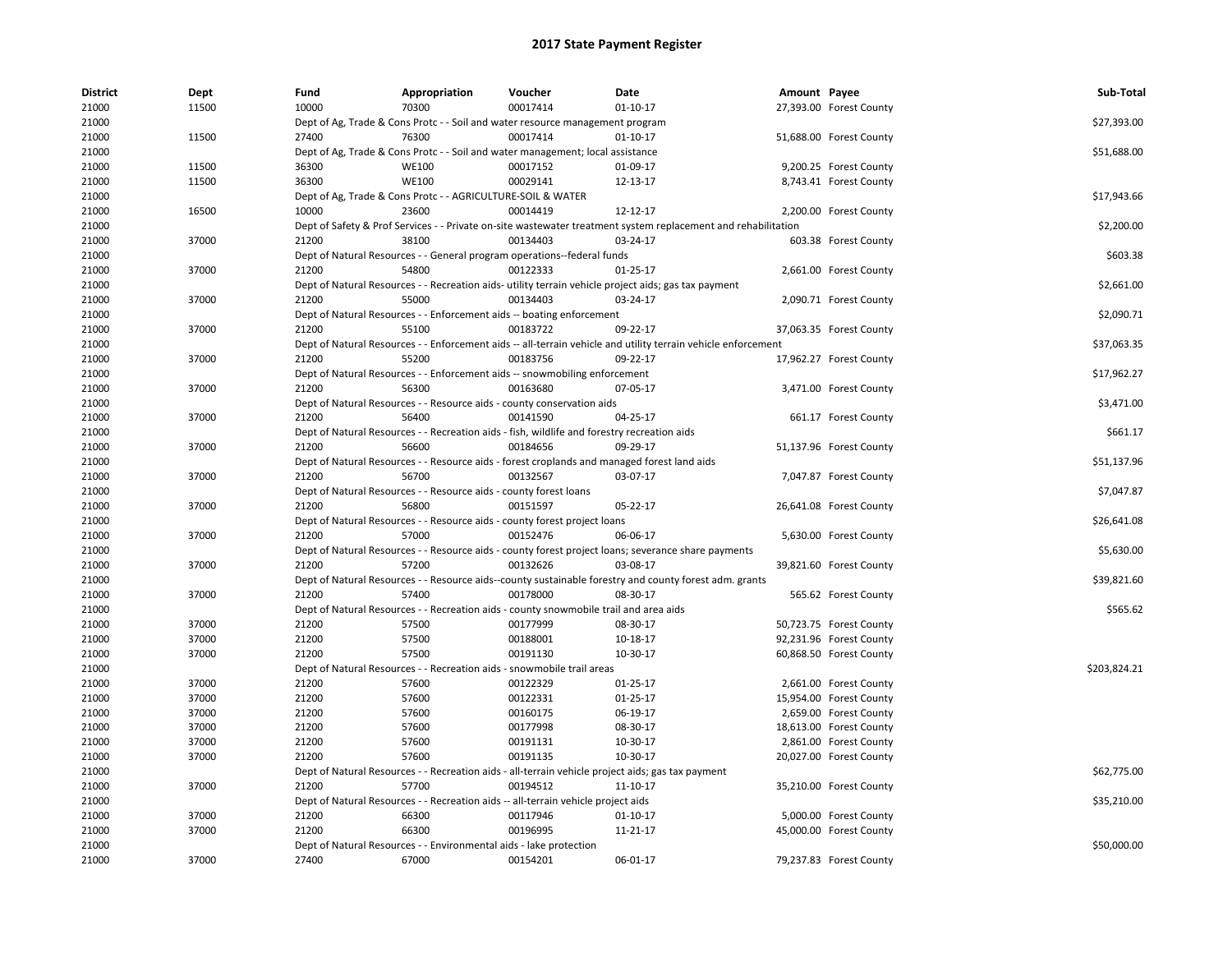| <b>District</b><br>21000 | Dept  | Fund  | Appropriation<br>Dept of Natural Resources - - Financial assistance for responsible units               | Voucher  | Date     | Amount Payee |                          | Sub-Total<br>\$79,237.83 |
|--------------------------|-------|-------|---------------------------------------------------------------------------------------------------------|----------|----------|--------------|--------------------------|--------------------------|
|                          |       |       |                                                                                                         |          |          |              |                          |                          |
| 21000                    | 37000 | 27400 | 67300                                                                                                   | 00154201 | 06-01-17 |              | 2,378.68 Forest County   |                          |
| 21000                    |       |       | Dept of Natural Resources - - Recycling consolidation grants                                            |          |          |              |                          | \$2,378.68               |
| 21000                    | 39500 | 21100 | 16800                                                                                                   | 00107135 | 04-21-17 |              | 69,578.00 Forest County  | \$69,578.00              |
| 21000                    |       |       | WI Dept of Transportation - - Elderly and disabled county aids, state funds                             |          |          |              |                          |                          |
| 21000                    | 39500 | 21100 | 18500                                                                                                   | 00069822 | 01-03-17 |              | 3,962.00 Forest County   |                          |
| 21000                    | 39500 | 21100 | 18500                                                                                                   | 00180048 | 10-26-17 |              | 723.00 Forest County     |                          |
| 21000                    |       |       | WI Dept of Transportation - - Highway safety, local assistance, federal funds                           |          |          |              |                          | \$4,685.00               |
| 21000                    | 39500 | 21100 | 19000                                                                                                   | 00065417 | 01-03-17 |              | 67,196.84 Forest County  |                          |
| 21000                    | 39500 | 21100 | 19000                                                                                                   | 00133966 | 07-03-17 |              | 134,393.68 Forest County |                          |
| 21000                    | 39500 | 21100 | 19000                                                                                                   | 00169232 | 10-02-17 |              | 67,196.84 Forest County  |                          |
| 21000                    |       |       | WI Dept of Transportation - - Transportation aids to counties, state funds                              |          |          |              |                          | \$268,787.36             |
| 21000                    | 39500 | 21100 | 27800                                                                                                   | 00074269 | 01-13-17 |              | 69,727.94 Forest County  |                          |
| 21000                    | 39500 | 21100 | 27800                                                                                                   | 00200750 | 12-13-17 |              | 3,342.53 Forest County   |                          |
| 21000                    |       |       | WI Dept of Transportation - - Local roads improvement program, state funds                              |          |          |              |                          | \$73,070.47              |
| 21000                    | 39500 | 21100 | 36500                                                                                                   | 00069818 | 01-01-17 |              | 660.47 Forest County     |                          |
| 21000                    | 39500 | 21100 | 36500                                                                                                   | 00081698 | 02-02-17 |              | 1,105.73 Forest County   |                          |
| 21000                    | 39500 | 21100 | 36500                                                                                                   | 00100819 | 03-29-17 |              | 455.00 Forest County     |                          |
| 21000                    | 39500 | 21100 | 36500                                                                                                   | 00108103 | 04-19-17 |              | 162.00 Forest County     |                          |
| 21000                    | 39500 | 21100 | 36500                                                                                                   | 00116467 | 05-12-17 |              | 162.00 Forest County     |                          |
| 21000                    | 39500 | 21100 | 36500                                                                                                   | 00133292 | 06-26-17 |              | 162.00 Forest County     |                          |
| 21000                    | 39500 | 21100 | 36500                                                                                                   | 00156189 | 08-17-17 |              | 1,027.17 Forest County   |                          |
| 21000                    | 39500 | 21100 | 36500                                                                                                   | 00163003 | 09-11-17 |              | 5,051.96 Forest County   |                          |
| 21000                    | 39500 | 21100 | 36500                                                                                                   | 00175242 | 10-05-17 |              | 309.72 Forest County     |                          |
| 21000                    | 39500 | 21100 | 36500                                                                                                   | 00183165 | 10-24-17 |              | 162.00 Forest County     |                          |
| 21000                    | 39500 | 21100 | 36500                                                                                                   | 00196864 | 11-29-17 |              | 278.30 Forest County     |                          |
| 21000                    |       |       | WI Dept of Transportation - - Highway system management and operations, state funds                     |          |          |              |                          | \$9,536.35               |
| 21000                    | 39500 | 21100 | 36800                                                                                                   | 00069818 | 01-01-17 |              | 105,535.42 Forest County |                          |
| 21000                    | 39500 | 21100 | 36800                                                                                                   | 00081698 | 02-02-17 |              | 148,951.71 Forest County |                          |
| 21000                    | 39500 | 21100 | 36800                                                                                                   | 00094252 | 03-14-17 |              | 15,076.84 Forest County  |                          |
| 21000                    | 39500 | 21100 | 36800                                                                                                   | 00100337 | 03-27-17 |              | 144,599.09 Forest County |                          |
| 21000                    | 39500 | 21100 | 36800                                                                                                   | 00100819 | 03-29-17 |              | 130,998.76 Forest County |                          |
| 21000                    | 39500 | 21100 | 36800                                                                                                   | 00084210 | 02-09-17 |              | 197.14 Forest County     |                          |
| 21000                    | 39500 | 21100 | 36800                                                                                                   | 00108103 | 04-19-17 |              | 115,393.88 Forest County |                          |
| 21000                    | 39500 | 21100 | 36800                                                                                                   | 00116467 | 05-12-17 |              | 160,648.43 Forest County |                          |
| 21000                    | 39500 | 21100 | 36800                                                                                                   | 00116994 | 05-15-17 |              | 47,302.72 Forest County  |                          |
| 21000                    | 39500 | 21100 | 36800                                                                                                   | 00133292 | 06-26-17 |              | 72,868.17 Forest County  |                          |
| 21000                    | 39500 | 21100 | 36800                                                                                                   | 00151852 | 08-07-17 |              | 622.48 Forest County     |                          |
| 21000                    | 39500 | 21100 | 36800                                                                                                   | 00156189 | 08-17-17 |              | 109,445.73 Forest County |                          |
| 21000                    | 39500 | 21100 | 36800                                                                                                   | 00163003 | 09-11-17 |              | 60,890.26 Forest County  |                          |
| 21000                    | 39500 | 21100 | 36800                                                                                                   | 00175242 | 10-05-17 |              | 60,213.79 Forest County  |                          |
| 21000                    | 39500 | 21100 | 36800                                                                                                   | 00183165 | 10-24-17 |              | 49,279.96 Forest County  |                          |
| 21000                    | 39500 | 21100 | 36800                                                                                                   | 00196864 | 11-29-17 |              | 31,010.21 Forest County  |                          |
| 21000                    | 39500 | 21100 | 36800                                                                                                   | 00200812 | 12-13-17 |              | 232.00 Forest County     |                          |
| 21000                    |       |       | WI Dept of Transportation - - Routine maintenance activities, state funds                               |          |          |              |                          | \$1,253,266.59           |
| 21000                    | 39500 | 21100 | 38000                                                                                                   | 00196864 | 11-29-17 |              | 324.64 Forest County     |                          |
| 21000                    |       |       | WI Dept of Transportation - - Routine maintenance activities, federal funds                             |          |          |              |                          | \$324.64                 |
| 21000                    | 41000 | 10000 | 11600                                                                                                   | 00168041 | 11-07-17 |              | 7,537.98 Forest County   |                          |
| 21000                    |       |       | Department of Corrections - - Reimbursing counties for probation, extended supervision and parole holds |          |          |              |                          | \$7,537.98               |
| 21000                    | 43500 | 10000 | 15000                                                                                                   | 00099058 | 01-03-17 |              | 200.00 Forest County     |                          |
| 21000                    | 43500 | 10000 | 15000                                                                                                   | 00106237 | 02-08-17 |              | 300.00 Forest County     |                          |
| 21000                    | 43500 | 10000 | 15000                                                                                                   | 00118515 | 04-21-17 |              | 630.00 Forest County     |                          |
|                          |       |       |                                                                                                         |          |          |              |                          |                          |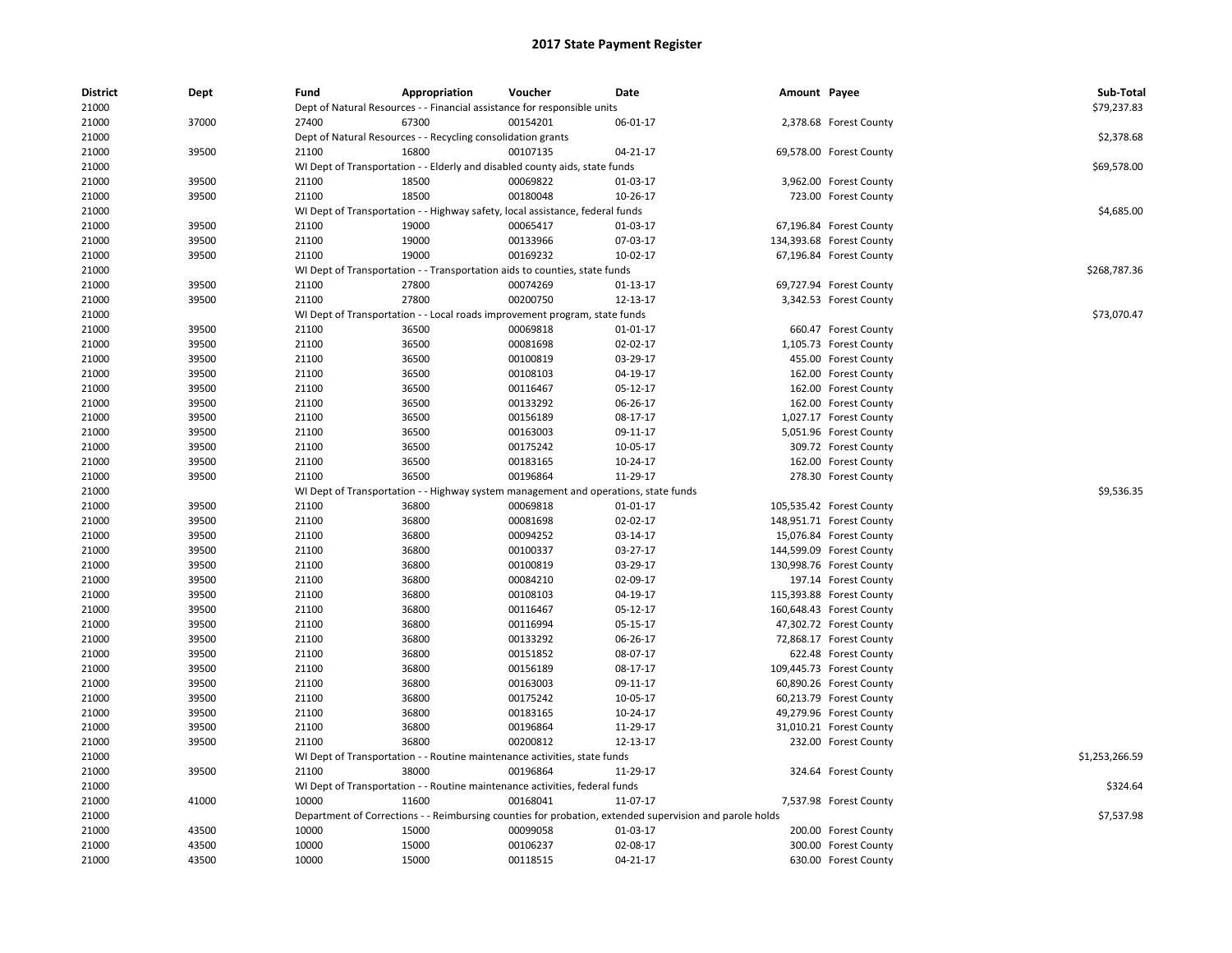| <b>District</b> | Dept  | Fund  | Appropriation                                                      | Voucher                                                                                   | Date                                                                                           | Amount Payee |                                                    | Sub-Total    |
|-----------------|-------|-------|--------------------------------------------------------------------|-------------------------------------------------------------------------------------------|------------------------------------------------------------------------------------------------|--------------|----------------------------------------------------|--------------|
| 21000           | 43500 | 10000 | 15000                                                              | 00137477                                                                                  | 07-07-17                                                                                       |              | 154.84 Forest County                               |              |
| 21000           |       |       | Department of Health Services - - Federal project aids             |                                                                                           |                                                                                                |              |                                                    | \$1,284.84   |
| 21000           | 43500 | 10000 | 00000                                                              | 90708                                                                                     | $01-02-17$                                                                                     |              | 3,325.00 Forest County                             |              |
| 21000           | 43500 | 10000 | 00000                                                              | 90710                                                                                     | 02-01-17                                                                                       |              | 2,884.00 Forest County                             |              |
| 21000           | 43500 | 10000 | 00000                                                              | 90711                                                                                     | 03-01-17                                                                                       |              | 6,717.00 Forest County                             |              |
| 21000           | 43500 | 10000 | 00000                                                              | 90715                                                                                     | 05-01-17                                                                                       |              | 145,344.00 Forest County                           |              |
| 21000           | 43500 | 10000 | 00000                                                              | 90716                                                                                     | 06-01-17                                                                                       |              | 85,457.00 Forest County                            |              |
| 21000           | 43500 | 10000 | 00000                                                              | 90717                                                                                     | 06-15-17                                                                                       |              | 367.00 Forest County                               |              |
| 21000           | 43500 | 10000 | 00000                                                              | 90800                                                                                     | 07-01-17                                                                                       |              | 76,776.00 Forest County                            |              |
| 21000           | 43500 | 10000 | 00000                                                              | 90801                                                                                     | 08-01-17                                                                                       |              | 98,308.00 Forest County                            |              |
| 21000           | 43500 | 10000 | 00000                                                              | 90802                                                                                     | 09-01-17                                                                                       |              | 77,686.00 Forest County                            |              |
| 21000           | 43500 | 10000 | 00000                                                              | 90805                                                                                     | 10-02-17                                                                                       |              | 17,156.00 Forest County                            |              |
| 21000           | 43500 | 10000 | 00000                                                              | 90806                                                                                     | 11-01-17                                                                                       |              | 18,593.00 Forest County                            |              |
| 21000           | 43500 | 10000 | 00000                                                              | 90807                                                                                     | 12-01-17                                                                                       |              | 26,256.00 Forest County                            |              |
| 21000           | 43500 | 10000 | 00000                                                              | 90713                                                                                     | 04-01-17                                                                                       |              | 5,430.00 Forest County                             |              |
| 21000           | 43500 | 10000 | 00000                                                              | 90714                                                                                     | 04-03-17                                                                                       |              | 2,682.00 Forest County                             |              |
| 21000           |       |       | Department of Health Services - - State/Federal Aids               |                                                                                           |                                                                                                |              |                                                    | \$566,981.00 |
| 21000           | 45500 | 10000 | 22100                                                              | 00035899                                                                                  | 10-13-17                                                                                       |              | 1,030.00 Forest County                             |              |
| 21000           |       |       |                                                                    | Department of Justice - - Crime laboratories; deoxyribonucleic acid analysis              |                                                                                                |              |                                                    | \$1,030.00   |
| 21000           | 45500 | 10000 | 22600                                                              | 00022009                                                                                  | $01 - 12 - 17$                                                                                 |              | 300,000.00 Forest County                           |              |
| 21000           |       |       | Department of Justice - - County law enforcement services          |                                                                                           |                                                                                                |              |                                                    | \$300,000.00 |
| 21000           | 45500 | 10000 | 23100                                                              | 00037721                                                                                  | 11-20-17                                                                                       |              | 5,440.00 Forest County                             |              |
| 21000           |       |       |                                                                    | Department of Justice - - Law enforcement training fund, local assistance                 |                                                                                                |              |                                                    | \$5,440.00   |
| 21000           | 45500 | 10000 | 24100                                                              | 00022247                                                                                  | 01-19-17                                                                                       |              | 2,925.00 Forest County                             |              |
| 21000           |       |       | Department of Justice - - Federal aid, state operations            |                                                                                           |                                                                                                |              |                                                    | \$2,925.00   |
| 21000           | 45500 | 10000 | 26300                                                              | 00022047                                                                                  | $01 - 12 - 17$                                                                                 |              | 34,663.00 Forest County                            |              |
| 21000           | 45500 | 10000 | 26300                                                              | 00022048                                                                                  | $01-12-17$                                                                                     |              | 30,009.00 Forest County                            |              |
| 21000           |       |       | Department of Justice - - County-tribal programs, local assistance |                                                                                           |                                                                                                |              |                                                    | \$64,672.00  |
| 21000           | 45500 | 10000 | 53200                                                              | 00024954                                                                                  | 03-03-17                                                                                       |              | 6,099.76 Forest County                             |              |
| 21000           | 45500 | 10000 | 53200                                                              | 00031699                                                                                  | 07-20-17                                                                                       |              | 5,471.87 Forest County                             |              |
| 21000           |       |       |                                                                    | Department of Justice - - Crime victim and witness assistance surcharge, general services |                                                                                                |              |                                                    | \$11,571.63  |
| 21000           | 46500 | 10000 | 30800                                                              | 00032446                                                                                  | 09-29-17                                                                                       |              | 4,891.85 Forest County                             |              |
| 21000           |       |       | Department of Military Affairs - - Emergency response equipment    |                                                                                           |                                                                                                |              |                                                    | \$4,891.85   |
| 21000           | 46500 | 10000 | 33700                                                              | 00019765                                                                                  | 01-05-17                                                                                       |              | 1,912.50 Forest County                             |              |
| 21000           |       |       |                                                                    |                                                                                           | Department of Military Affairs - - Division of emergency management; emergency planning grants |              |                                                    | \$1,912.50   |
| 21000           | 46500 | 10000 | 34200                                                              | 00030716                                                                                  | 08-23-17                                                                                       |              | 8,921.16 Forest County                             |              |
| 21000           |       |       | Department of Military Affairs - - Federal aid, local assistance   |                                                                                           |                                                                                                |              |                                                    | \$8,921.16   |
| 21000           | 46500 | 27200 | 36400                                                              | 00027674                                                                                  | 06-14-17                                                                                       |              | 1,910.77 Forest County                             |              |
| 21000           |       |       |                                                                    |                                                                                           | Department of Military Affairs - - Division of emergency management; petroleum inspection fund |              |                                                    | \$1,910.77   |
| 21000           | 48500 | 15200 | 12700                                                              | 00024188                                                                                  | 01-24-17                                                                                       |              | 559.92 Forest County                               |              |
| 21000           | 48500 | 15200 | 12700                                                              | 00031947                                                                                  | 06-29-17                                                                                       |              | 36.49 Forest County                                |              |
| 21000           |       |       | Department of Veterans Affairs - - Grants to counties              |                                                                                           |                                                                                                |              |                                                    | \$596.41     |
| 21000           | 48500 | 58200 | 26700                                                              | 00024188                                                                                  | 01-24-17                                                                                       |              | 2,519.62 Forest County                             |              |
| 21000           | 48500 | 58200 | 26700                                                              | 00031947                                                                                  | 06-29-17                                                                                       |              | 164.17 Forest County                               |              |
| 21000           |       |       | Department of Veterans Affairs - - County grants                   |                                                                                           |                                                                                                |              |                                                    | \$2,683.79   |
| 21000           | 48500 | 58300 | 37000                                                              | 00024188                                                                                  | 01-24-17                                                                                       |              | 2,519.62 Forest County                             |              |
| 21000           | 48500 | 58300 | 37000                                                              | 00031947                                                                                  | 06-29-17                                                                                       |              | 164.17 Forest County                               |              |
| 21000           |       |       | Department of Veterans Affairs - - County grants                   |                                                                                           |                                                                                                |              |                                                    | \$2,683.79   |
|                 | 50500 | 10000 | 14200                                                              | 00053509                                                                                  | 06-28-17                                                                                       |              |                                                    |              |
| 21000<br>21000  | 50500 | 10000 | 14200                                                              | 00066517                                                                                  | 12-05-17                                                                                       |              | 35,532.00 Forest County<br>27,600.00 Forest County |              |
| 21000           |       |       | Department of Administration - - Federal aid                       |                                                                                           |                                                                                                |              |                                                    | \$63,132.00  |
| 21000           | 50500 | 10000 | 15500                                                              | 00040159                                                                                  | $01 - 17 - 17$                                                                                 |              |                                                    |              |
|                 |       |       |                                                                    |                                                                                           |                                                                                                |              | 4,255.00 Forest County                             |              |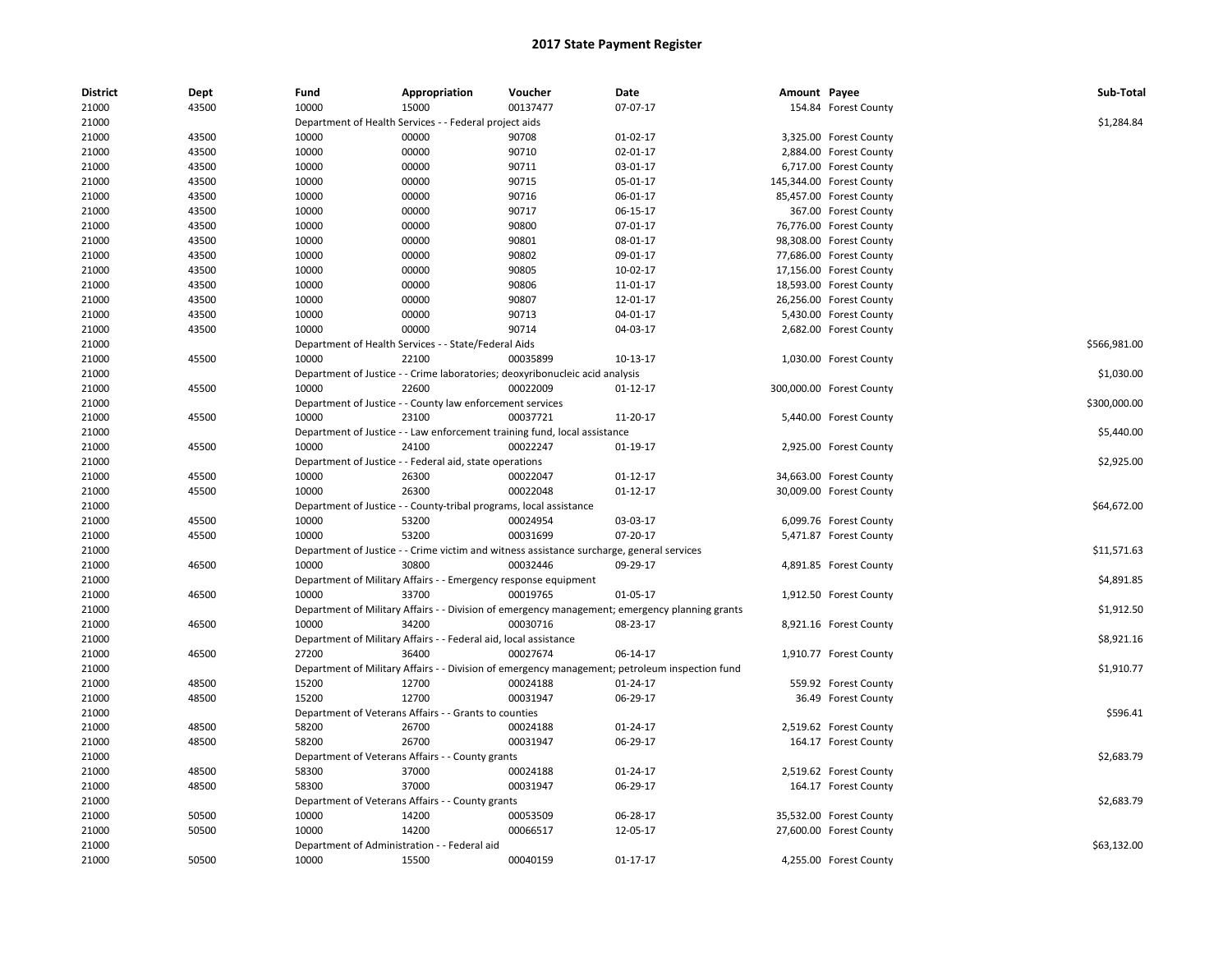| <b>District</b> | Dept  | Fund                                  | Appropriation                                                                    | Voucher  | Date           | Amount Payee |                            | Sub-Total      |
|-----------------|-------|---------------------------------------|----------------------------------------------------------------------------------|----------|----------------|--------------|----------------------------|----------------|
| 21000           | 50500 | 10000                                 | 15500                                                                            | 00042608 | 02-14-17       |              | 5,011.00 Forest County     |                |
| 21000           | 50500 | 10000                                 | 15500                                                                            | 00045009 | 03-14-17       |              | 3,100.00 Forest County     |                |
| 21000           | 50500 | 10000                                 | 15500                                                                            | 00046118 | 03-28-17       |              | 413.00 Forest County       |                |
| 21000           | 50500 | 10000                                 | 15500                                                                            | 00048871 | 04-28-17       |              | 847.00 Forest County       |                |
| 21000           | 50500 | 10000                                 | 15500                                                                            | 00051809 | 05-30-17       |              | 1,027.00 Forest County     |                |
| 21000           |       |                                       | Department of Administration - - Federal aid; local assistance                   |          |                |              |                            | \$14,653.00    |
| 21000           | 50500 | 23500                                 | 37100                                                                            | 00040159 | $01 - 17 - 17$ |              | 2,326.00 Forest County     |                |
| 21000           | 50500 | 23500                                 | 37100                                                                            | 00042608 | 02-14-17       |              | 2,403.00 Forest County     |                |
| 21000           | 50500 | 23500                                 | 37100                                                                            | 00045009 | 03-14-17       |              | 1,929.00 Forest County     |                |
| 21000           | 50500 | 23500                                 | 37100                                                                            | 00046118 | 03-28-17       |              | 22.00 Forest County        |                |
| 21000           | 50500 | 23500                                 | 37100                                                                            | 00054234 | 06-28-17       |              | 633.00 Forest County       |                |
| 21000           | 50500 | 23500                                 | 37100                                                                            | 00060293 | 09-14-17       |              | 3,074.00 Forest County     |                |
| 21000           |       |                                       | Department of Administration - - Low-income assistance grants                    |          |                |              |                            | \$10,387.00    |
| 21000           | 50500 | 26900                                 | 16600                                                                            | 00041073 | 02-07-17       |              | 1,000.00 Forest County     |                |
| 21000           | 50500 | 26900                                 | 16600                                                                            | 00045186 | 03-24-17       |              | 78,168.00 Forest County    |                |
| 21000           | 50500 | 26900                                 | 16600                                                                            | 00047671 | 04-24-17       |              | 25,000.00 Forest County    |                |
| 21000           |       | Department of Administration - - Land |                                                                                  |          |                |              |                            | \$104,168.00   |
| 21000           | 51000 | 10000                                 | 12000                                                                            | 00000251 | $01-13-17$     |              | 4,273.91 Forest County     |                |
| 21000           |       | Elections Commission - - Recount fees |                                                                                  |          |                |              |                            | \$4,273.91     |
| 21000           | 83500 | 10000                                 | 10500                                                                            | 00020779 | 07-24-17       |              | 18,106.43 Forest County    |                |
| 21000           | 83500 | 10000                                 | 10500                                                                            | 00023797 | 11-20-17       |              | 102,603.11 Forest County   |                |
| 21000           |       |                                       | Shared Revenue and Tax Relief - - County and municipal aid account               |          |                |              |                            | \$120,709.54   |
| 21000           | 83500 | 10000                                 | 10900                                                                            | 00017335 | 07-24-17       |              | 3,305.00 Forest County     |                |
| 21000           |       |                                       | Shared Revenue and Tax Relief - - State aid; tax exempt property                 |          |                |              |                            | \$3,305.00     |
| 21000           | 83500 | 10000                                 | 11000                                                                            | 00020779 | 07-24-17       |              | 1,673.32 Forest County     |                |
| 21000           | 83500 | 10000                                 | 11000                                                                            | 00023797 | 11-20-17       |              | 9,804.71 Forest County     |                |
| 21000           |       |                                       | Shared Revenue and Tax Relief - - Public utility distribution account            |          |                |              |                            | \$11,478.03    |
| 21000           | 83500 | 10000                                 | 30200                                                                            | 00020092 | 07-24-17       |              | 570,583.04 Forest County   |                |
| 21000           | 83500 | 10000                                 | 30200                                                                            | 00022137 | 07-24-17       |              | 1,953,171.51 Forest County |                |
| 21000           |       |                                       | Shared Revenue and Tax Relief - - School levy tax credit and first dollar credit |          |                |              |                            | \$2,523,754.55 |
| 21000           | 83500 | 52100                                 | 36300                                                                            | 00016142 | 03-27-17       |              | 344,692.90 Forest County   |                |
| 21000           |       |                                       | Shared Revenue and Tax Relief - - Lottery and gaming credit                      |          |                |              |                            | \$344,692.90   |
| 21000 Total     |       |                                       |                                                                                  |          |                |              |                            | \$6,592,852.45 |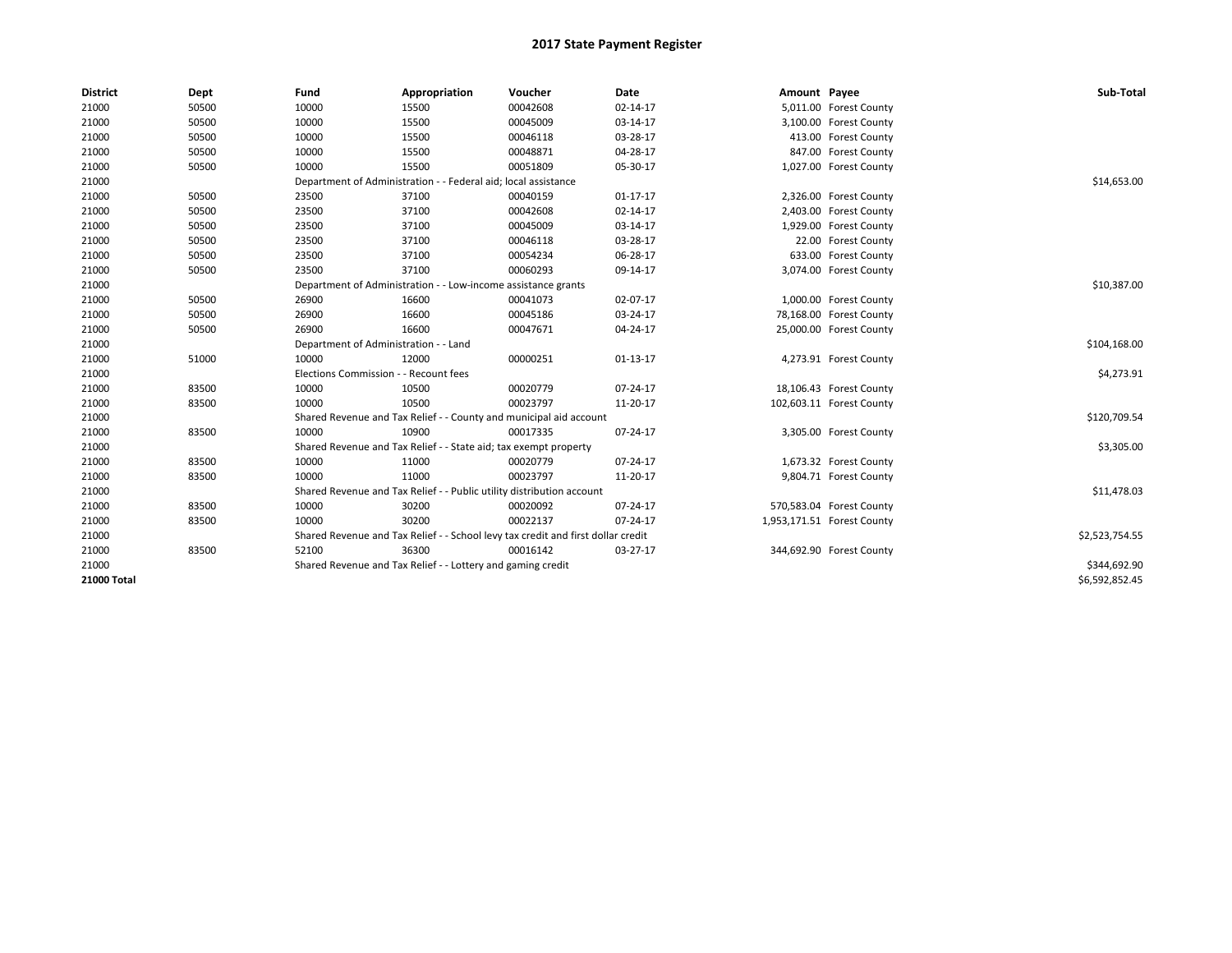| <b>District</b> | Dept  | Fund  | Appropriation                                                                      | Voucher  | Date                                                                                                         | Amount Payee |                          | Sub-Total    |
|-----------------|-------|-------|------------------------------------------------------------------------------------|----------|--------------------------------------------------------------------------------------------------------------|--------------|--------------------------|--------------|
| 21002           | 16500 | 10000 | 22500                                                                              | 00010995 | 06-26-17                                                                                                     |              | 1,296.10 Town Of Alvin   |              |
| 21002           |       |       | Dept of Safety & Prof Services - - Fire dues distribution                          |          |                                                                                                              |              |                          | \$1,296.10   |
| 21002           | 37000 | 21200 | 16600                                                                              | 00157357 | 06-19-17                                                                                                     |              | 752.63 Town Of Alvin     |              |
| 21002           |       |       | Dept of Natural Resources - - General program operations - state funds; forestry   |          |                                                                                                              |              |                          | \$752.63     |
| 21002           | 37000 | 21200 | 57100                                                                              | 00157357 | 06-19-17                                                                                                     |              | 530.25 Town Of Alvin     |              |
| 21002           |       |       |                                                                                    |          | Dept of Natural Resources - - Resource aids -- county forests, forest croplands and managed forest land aids |              |                          | \$530.25     |
| 21002           | 37000 | 21200 | 58400                                                                              | 00177485 | 09-08-17                                                                                                     |              | 133,035.56 Town Of Alvin |              |
| 21002           |       |       | Dept of Natural Resources - - Resource aids -- payment in lieu of taxes; federal   |          |                                                                                                              |              |                          | \$133,035.56 |
| 21002           | 37000 | 21200 | 58900                                                                              | 00157357 | 06-19-17                                                                                                     |              | 3,462.08 Town Of Alvin   |              |
| 21002           |       |       | Dept of Natural Resources - - Resource aids - distribution of closed acreage fees. |          |                                                                                                              |              |                          | \$3,462.08   |
| 21002           | 39500 | 21100 | 19100                                                                              | 00066014 | 01-03-17                                                                                                     |              | 29,070.42 Town Of Alvin  |              |
| 21002           | 39500 | 21100 | 19100                                                                              | 00097137 | 04-03-17                                                                                                     |              | 29,070.42 Town Of Alvin  |              |
| 21002           | 39500 | 21100 | 19100                                                                              | 00134563 | 07-03-17                                                                                                     |              | 29.070.42 Town Of Alvin  |              |
| 21002           | 39500 | 21100 | 19100                                                                              | 00169829 | 10-02-17                                                                                                     |              | 29,070.44 Town Of Alvin  |              |
| 21002           |       |       | WI Dept of Transportation - - Transportation aids to municipalities, state funds   |          |                                                                                                              |              |                          | \$116,281.70 |
| 21002           | 83500 | 10000 | 10500                                                                              | 00020764 | 07-24-17                                                                                                     |              | 365.58 Town Of Alvin     |              |
| 21002           | 83500 | 10000 | 10500                                                                              | 00023782 | 11-20-17                                                                                                     |              | 2,071.61 Town Of Alvin   |              |
| 21002           |       |       | Shared Revenue and Tax Relief - - County and municipal aid account                 |          |                                                                                                              |              |                          | \$2,437.19   |
| 21002 Total     |       |       |                                                                                    |          |                                                                                                              |              |                          | \$257,795.51 |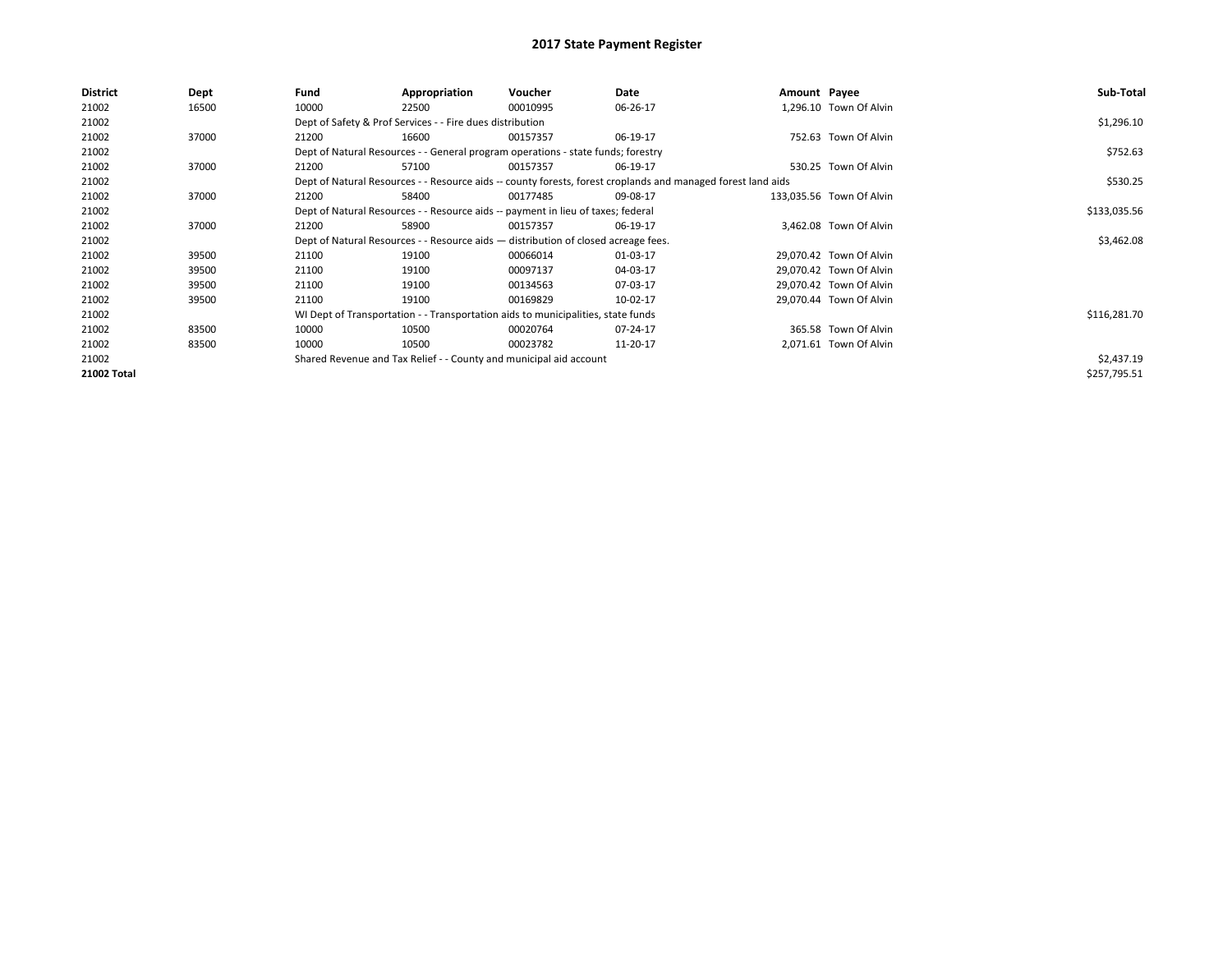| <b>District</b> | Dept  | Fund  | Appropriation                                                                      | Voucher  | Date                                                                                                         | Amount Payee |                           | Sub-Total    |  |  |  |
|-----------------|-------|-------|------------------------------------------------------------------------------------|----------|--------------------------------------------------------------------------------------------------------------|--------------|---------------------------|--------------|--|--|--|
| 21004           | 16500 | 10000 | 22500                                                                              | 00010996 | 06-26-17                                                                                                     |              | 1,404.30 Town Of Argonne  |              |  |  |  |
| 21004           |       |       | Dept of Safety & Prof Services - - Fire dues distribution                          |          |                                                                                                              |              |                           | \$1,404.30   |  |  |  |
| 21004           | 37000 | 10000 | 50300                                                                              | 00124796 | 02-03-17                                                                                                     |              | 1,075.71 Town Of Argonne  |              |  |  |  |
| 21004           |       |       | Dept of Natural Resources - - Aids in lieu of taxes - general fund                 |          |                                                                                                              |              |                           | \$1,075.71   |  |  |  |
| 21004           | 37000 | 21200 | 16600                                                                              | 00157358 | 06-19-17                                                                                                     |              | 1,151.55 Town Of Argonne  |              |  |  |  |
| 21004           |       |       | Dept of Natural Resources - - General program operations - state funds; forestry   |          |                                                                                                              |              |                           |              |  |  |  |
| 21004           | 37000 | 21200 | 57100                                                                              | 00157358 | 06-19-17                                                                                                     |              | 960.25 Town Of Argonne    |              |  |  |  |
| 21004           |       |       |                                                                                    |          | Dept of Natural Resources - - Resource aids -- county forests, forest croplands and managed forest land aids |              |                           | \$960.25     |  |  |  |
| 21004           | 37000 | 21200 | 58400                                                                              | 00177486 | 09-08-17                                                                                                     |              | 88,436.58 Town Of Argonne |              |  |  |  |
| 21004           |       |       | Dept of Natural Resources - - Resource aids -- payment in lieu of taxes; federal   |          |                                                                                                              |              |                           | \$88,436.58  |  |  |  |
| 21004           | 37000 | 21200 | 58900                                                                              | 00157358 | 06-19-17                                                                                                     |              | 5,297.13 Town Of Argonne  |              |  |  |  |
| 21004           |       |       | Dept of Natural Resources - - Resource aids - distribution of closed acreage fees. |          |                                                                                                              |              |                           | \$5,297.13   |  |  |  |
| 21004           | 39500 | 21100 | 19100                                                                              | 00066015 | 01-03-17                                                                                                     |              | 25,614.18 Town Of Argonne |              |  |  |  |
| 21004           | 39500 | 21100 | 19100                                                                              | 00097138 | 04-03-17                                                                                                     |              | 25,614.18 Town Of Argonne |              |  |  |  |
| 21004           | 39500 | 21100 | 19100                                                                              | 00134564 | 07-03-17                                                                                                     |              | 25,614.18 Town Of Argonne |              |  |  |  |
| 21004           | 39500 | 21100 | 19100                                                                              | 00169830 | 10-02-17                                                                                                     |              | 25,614.19 Town Of Argonne |              |  |  |  |
| 21004           |       |       | WI Dept of Transportation - - Transportation aids to municipalities, state funds   |          |                                                                                                              |              |                           | \$102,456.73 |  |  |  |
| 21004           | 83500 | 10000 | 10500                                                                              | 00020765 | 07-24-17                                                                                                     |              | 4,790.45 Town Of Argonne  |              |  |  |  |
| 21004           | 83500 | 10000 | 10500                                                                              | 00023783 | 11-20-17                                                                                                     |              | 27,145.88 Town Of Argonne |              |  |  |  |
| 21004           |       |       | Shared Revenue and Tax Relief - - County and municipal aid account                 |          |                                                                                                              |              |                           | \$31,936.33  |  |  |  |
| 21004 Total     |       |       |                                                                                    |          |                                                                                                              |              |                           | \$232,718.58 |  |  |  |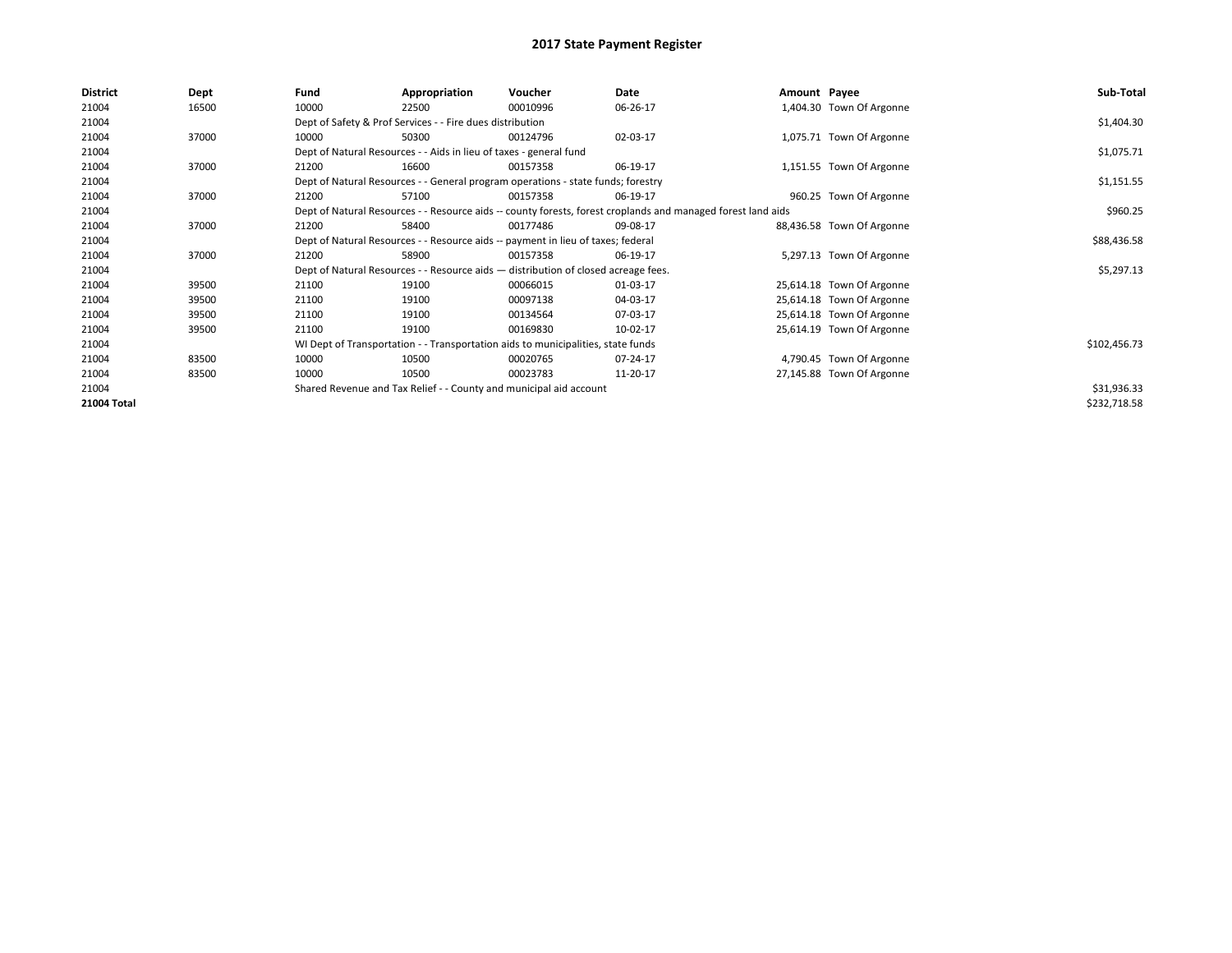| Sub-Total    |
|--------------|
|              |
| \$1,384.51   |
|              |
| \$1,179.61   |
|              |
| \$1,559.72   |
|              |
| \$21,346.50  |
|              |
| \$5,426.22   |
|              |
|              |
|              |
|              |
| \$99,312.02  |
|              |
|              |
| \$20,736.53  |
|              |
| \$20.00      |
| \$150,965.11 |
|              |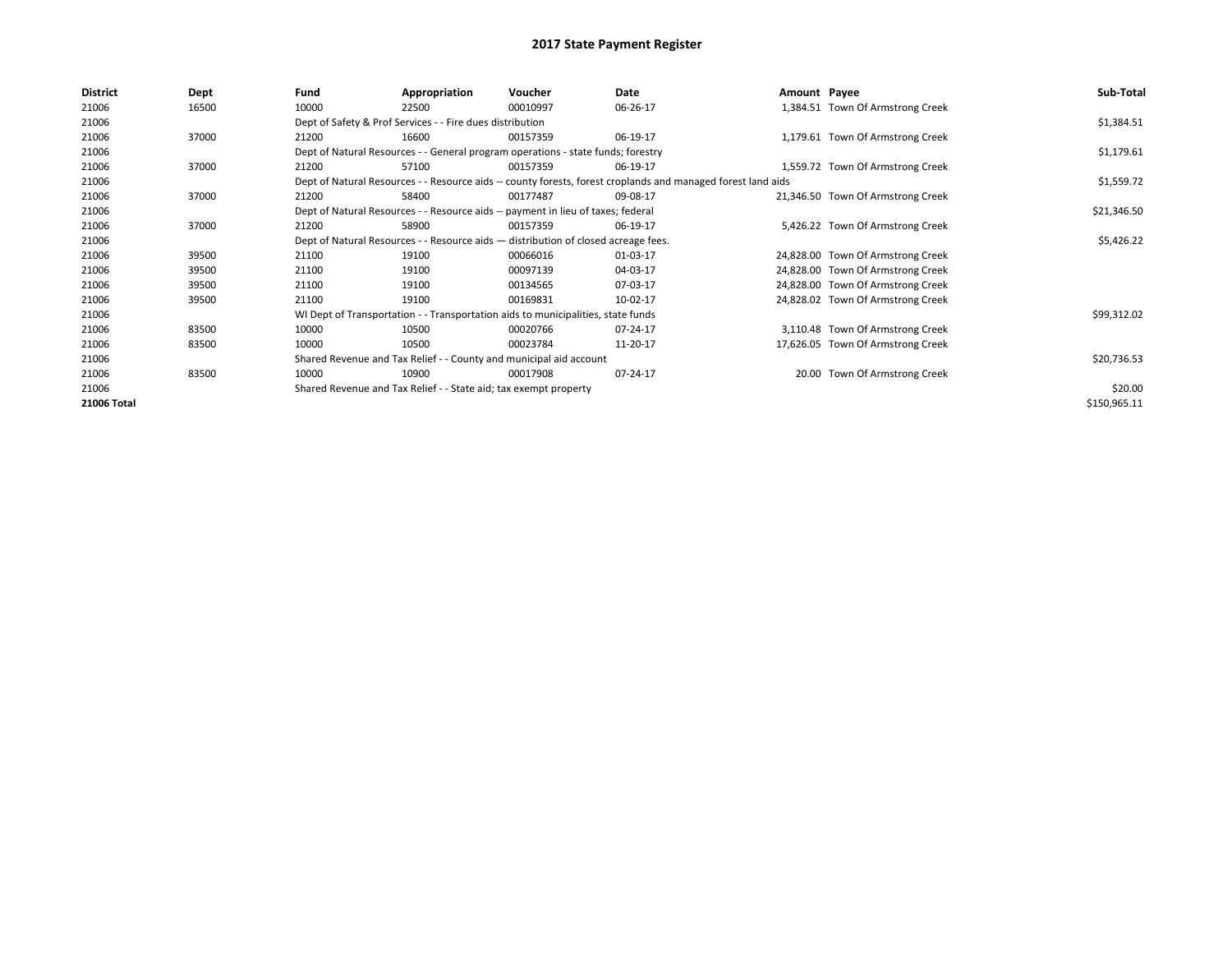| District    | Dept  | Fund  | Appropriation                                                                                                | Voucher  | Date     | Amount Payee |                             | Sub-Total    |  |  |  |
|-------------|-------|-------|--------------------------------------------------------------------------------------------------------------|----------|----------|--------------|-----------------------------|--------------|--|--|--|
| 21008       | 16500 | 10000 | 22500                                                                                                        | 00010998 | 06-26-17 |              | 621.35 Town Of Blackwell    |              |  |  |  |
| 21008       |       |       | Dept of Safety & Prof Services - - Fire dues distribution                                                    |          |          |              |                             | \$621.35     |  |  |  |
| 21008       | 37000 | 10000 | 50300                                                                                                        | 00124779 | 02-03-17 |              | 445.91 Town Of Blackwell    |              |  |  |  |
| 21008       |       |       | Dept of Natural Resources - - Aids in lieu of taxes - general fund                                           |          |          |              |                             | \$445.91     |  |  |  |
| 21008       | 37000 | 21200 | 16600                                                                                                        | 00157360 | 06-19-17 |              | 356.88 Town Of Blackwell    |              |  |  |  |
| 21008       |       |       | Dept of Natural Resources - - General program operations - state funds; forestry                             |          |          |              |                             | \$356.88     |  |  |  |
| 21008       | 37000 | 21200 | 57100                                                                                                        | 00157360 | 06-19-17 |              | 1,274.57 Town Of Blackwell  |              |  |  |  |
| 21008       |       |       | Dept of Natural Resources - - Resource aids -- county forests, forest croplands and managed forest land aids |          |          |              |                             |              |  |  |  |
| 21008       | 37000 | 21200 | 58400                                                                                                        | 00177488 | 09-08-17 |              | 74,325.71 Town Of Blackwell |              |  |  |  |
| 21008       |       |       | Dept of Natural Resources - - Resource aids -- payment in lieu of taxes; federal                             |          |          |              |                             | \$74,325.71  |  |  |  |
| 21008       | 37000 | 21200 | 58900                                                                                                        | 00157360 | 06-19-17 |              | 1,641.63 Town Of Blackwell  |              |  |  |  |
| 21008       | 37000 | 21200 | 58900                                                                                                        | 00198761 | 12-21-17 |              | 4,373.79 Town Of Blackwell  |              |  |  |  |
| 21008       |       |       | Dept of Natural Resources - - Resource aids - distribution of closed acreage fees.                           |          |          |              |                             | \$6,015.42   |  |  |  |
| 21008       | 39500 | 21100 | 19100                                                                                                        | 00066017 | 01-03-17 |              | 28,224.13 Town Of Blackwell |              |  |  |  |
| 21008       | 39500 | 21100 | 19100                                                                                                        | 00097140 | 04-03-17 |              | 28,224.13 Town Of Blackwell |              |  |  |  |
| 21008       | 39500 | 21100 | 19100                                                                                                        | 00134566 | 07-03-17 |              | 28,224.13 Town Of Blackwell |              |  |  |  |
| 21008       | 39500 | 21100 | 19100                                                                                                        | 00169832 | 10-02-17 |              | 28,224.15 Town Of Blackwell |              |  |  |  |
| 21008       |       |       | WI Dept of Transportation - - Transportation aids to municipalities, state funds                             |          |          |              |                             | \$112,896.54 |  |  |  |
| 21008       | 83500 | 10000 | 10500                                                                                                        | 00020767 | 07-24-17 |              | 5,091.05 Town Of Blackwell  |              |  |  |  |
| 21008       | 83500 | 10000 | 10500                                                                                                        | 00023785 | 11-20-17 |              | 28,849.28 Town Of Blackwell |              |  |  |  |
| 21008       |       |       | Shared Revenue and Tax Relief - - County and municipal aid account                                           |          |          |              |                             | \$33,940.33  |  |  |  |
| 21008 Total |       |       |                                                                                                              |          |          |              |                             | \$229,876.71 |  |  |  |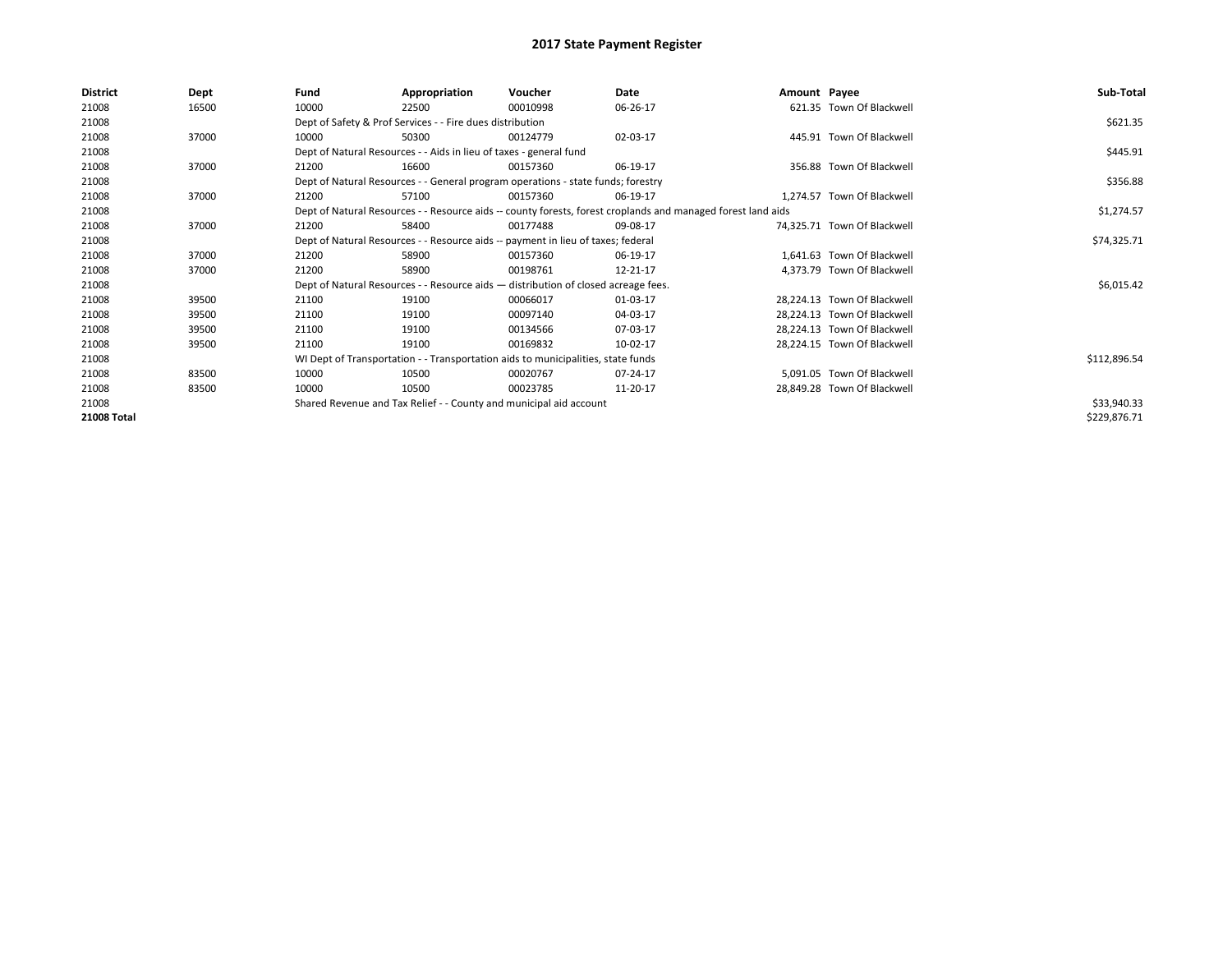| <b>District</b> | Dept  | Fund  | Appropriation                                                                      | Voucher  | Date                                                                                                         | Amount Payee |                           | Sub-Total   |
|-----------------|-------|-------|------------------------------------------------------------------------------------|----------|--------------------------------------------------------------------------------------------------------------|--------------|---------------------------|-------------|
| 21010           | 16500 | 10000 | 22500                                                                              | 00010999 | 06-26-17                                                                                                     |              | 410.11 Town Of Caswell    |             |
| 21010           |       |       | Dept of Safety & Prof Services - - Fire dues distribution                          |          |                                                                                                              |              |                           | \$410.11    |
| 21010           | 37000 | 10000 | 50300                                                                              | 00124802 | 02-03-17                                                                                                     |              | 658.14 Town Of Caswell    |             |
| 21010           |       |       | Dept of Natural Resources - - Aids in lieu of taxes - general fund                 |          |                                                                                                              |              |                           | \$658.14    |
| 21010           | 37000 | 21200 | 16600                                                                              | 00157361 | 06-19-17                                                                                                     |              | 345.86 Town Of Caswell    |             |
| 21010           |       |       | Dept of Natural Resources - - General program operations - state funds; forestry   |          |                                                                                                              |              |                           | \$345.86    |
| 21010           | 37000 | 21200 | 57100                                                                              | 00157361 | 06-19-17                                                                                                     |              | 3,710.03 Town Of Caswell  |             |
| 21010           |       |       |                                                                                    |          | Dept of Natural Resources - - Resource aids -- county forests, forest croplands and managed forest land aids |              |                           | \$3,710.03  |
| 21010           | 37000 | 21200 | 58400                                                                              | 00177489 | 09-08-17                                                                                                     |              | 20,930.28 Town Of Caswell |             |
| 21010           |       |       | Dept of Natural Resources - - Resource aids -- payment in lieu of taxes; federal   |          |                                                                                                              |              |                           | \$20,930.28 |
| 21010           | 37000 | 21200 | 58900                                                                              | 00157361 | 06-19-17                                                                                                     |              | 1,590.98 Town Of Caswell  |             |
| 21010           |       |       | Dept of Natural Resources - - Resource aids - distribution of closed acreage fees. |          |                                                                                                              |              |                           | \$1,590.98  |
| 21010           | 39500 | 21100 | 19100                                                                              | 00066018 | 01-03-17                                                                                                     |              | 7,453.77 Town Of Caswell  |             |
| 21010           | 39500 | 21100 | 19100                                                                              | 00097141 | 04-03-17                                                                                                     |              | 7,453.77 Town Of Caswell  |             |
| 21010           | 39500 | 21100 | 19100                                                                              | 00134567 | 07-03-17                                                                                                     |              | 7,453.77 Town Of Caswell  |             |
| 21010           | 39500 | 21100 | 19100                                                                              | 00169833 | 10-02-17                                                                                                     |              | 7,453.77 Town Of Caswell  |             |
| 21010           |       |       | WI Dept of Transportation - - Transportation aids to municipalities, state funds   |          |                                                                                                              |              |                           | \$29,815.08 |
| 21010           | 83500 | 10000 | 10500                                                                              | 00020768 | 07-24-17                                                                                                     |              | 2.835.63 Town Of Caswell  |             |
| 21010           | 83500 | 10000 | 10500                                                                              | 00023786 | 11-20-17                                                                                                     |              | 16,068.60 Town Of Caswell |             |
| 21010           |       |       | Shared Revenue and Tax Relief - - County and municipal aid account                 |          |                                                                                                              |              |                           | \$18,904.23 |
| 21010 Total     |       |       |                                                                                    |          |                                                                                                              |              |                           | \$76,364.71 |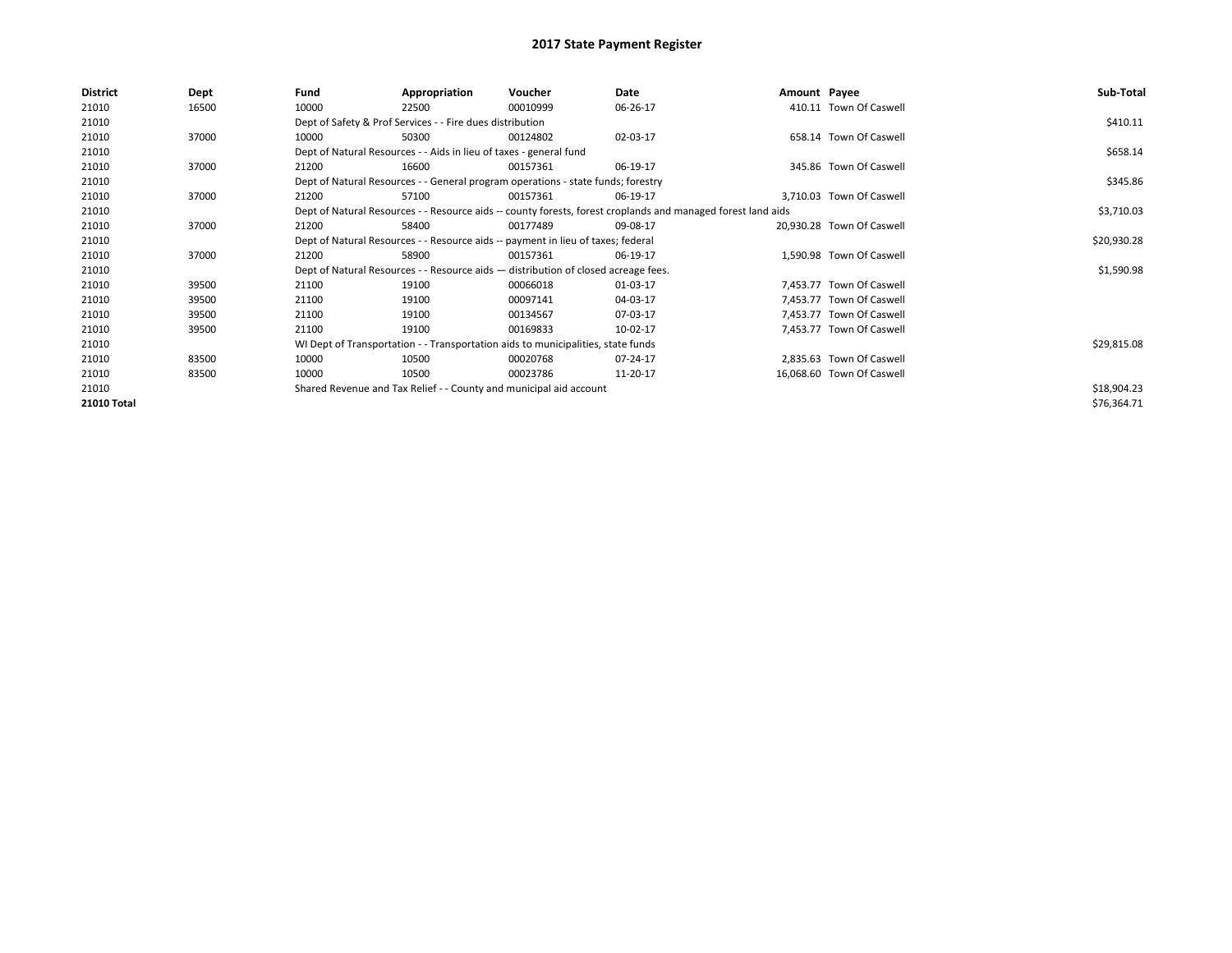| <b>District</b> | Dept  | Fund  | Appropriation                                                                      | Voucher  | Date                                                                                                         | Amount Payee |                           | Sub-Total    |
|-----------------|-------|-------|------------------------------------------------------------------------------------|----------|--------------------------------------------------------------------------------------------------------------|--------------|---------------------------|--------------|
| 21012           | 16500 | 10000 | 22500                                                                              | 00011000 | 06-26-17                                                                                                     |              | 1,853.91 Town of Crandon  |              |
| 21012           |       |       | Dept of Safety & Prof Services - - Fire dues distribution                          |          |                                                                                                              |              |                           | \$1,853.91   |
| 21012           | 37000 | 10000 | 50300                                                                              | 00124797 | 02-03-17                                                                                                     |              | 4.905.52 Town of Crandon  |              |
| 21012           | 37000 | 10000 | 50300                                                                              | 00142847 | 04-21-17                                                                                                     |              | 64.00 Town of Crandon     |              |
| 21012           |       |       | Dept of Natural Resources - - Aids in lieu of taxes - general fund                 |          |                                                                                                              |              |                           | \$4,969.52   |
| 21012           | 37000 | 21200 | 16600                                                                              | 00157362 | 06-19-17                                                                                                     |              | 1.644.77 Town of Crandon  |              |
| 21012           |       |       | Dept of Natural Resources - - General program operations - state funds; forestry   |          |                                                                                                              |              |                           | \$1,644.77   |
| 21012           | 37000 | 21200 | 57100                                                                              | 00157362 | 06-19-17                                                                                                     |              | 1,514.05 Town of Crandon  |              |
| 21012           |       |       |                                                                                    |          | Dept of Natural Resources - - Resource aids -- county forests, forest croplands and managed forest land aids |              |                           | \$1,514.05   |
| 21012           | 37000 | 21200 | 57900                                                                              | 00142846 | 04-21-17                                                                                                     |              | 1.868.58 Town of Crandon  |              |
| 21012           |       |       | Dept of Natural Resources - - Aids in lieu of taxes - sum sufficient               |          |                                                                                                              |              |                           | \$1,868.58   |
| 21012           | 37000 | 21200 | 58900                                                                              | 00157362 | 06-19-17                                                                                                     |              | 7.565.92 Town of Crandon  |              |
| 21012           |       |       | Dept of Natural Resources - - Resource aids - distribution of closed acreage fees. |          |                                                                                                              |              |                           | \$7,565.92   |
| 21012           | 39500 | 21100 | 19100                                                                              | 00066019 | 01-03-17                                                                                                     |              | 17.291.20 Town of Crandon |              |
| 21012           | 39500 | 21100 | 19100                                                                              | 00097142 | 04-03-17                                                                                                     |              | 17,291.20 Town of Crandon |              |
| 21012           | 39500 | 21100 | 19100                                                                              | 00134568 | 07-03-17                                                                                                     |              | 17,291.20 Town of Crandon |              |
| 21012           | 39500 | 21100 | 19100                                                                              | 00169834 | 10-02-17                                                                                                     |              | 17.291.22 Town of Crandon |              |
| 21012           |       |       | WI Dept of Transportation - - Transportation aids to municipalities, state funds   |          |                                                                                                              |              |                           | \$69,164.82  |
| 21012           | 83500 | 10000 | 10500                                                                              | 00020769 | 07-24-17                                                                                                     |              | 4.908.92 Town of Crandon  |              |
| 21012           | 83500 | 10000 | 10500                                                                              | 00023787 | 11-20-17                                                                                                     |              | 27,817.19 Town of Crandon |              |
| 21012           |       |       | Shared Revenue and Tax Relief - - County and municipal aid account                 |          |                                                                                                              |              |                           | \$32,726.11  |
| 21012           | 83500 | 10000 | 10900                                                                              | 00017909 | 07-24-17                                                                                                     |              | 290.00 Town of Crandon    |              |
| 21012           |       |       | Shared Revenue and Tax Relief - - State aid; tax exempt property                   |          |                                                                                                              |              |                           | \$290.00     |
| 21012 Total     |       |       |                                                                                    |          |                                                                                                              |              |                           | \$121,597.68 |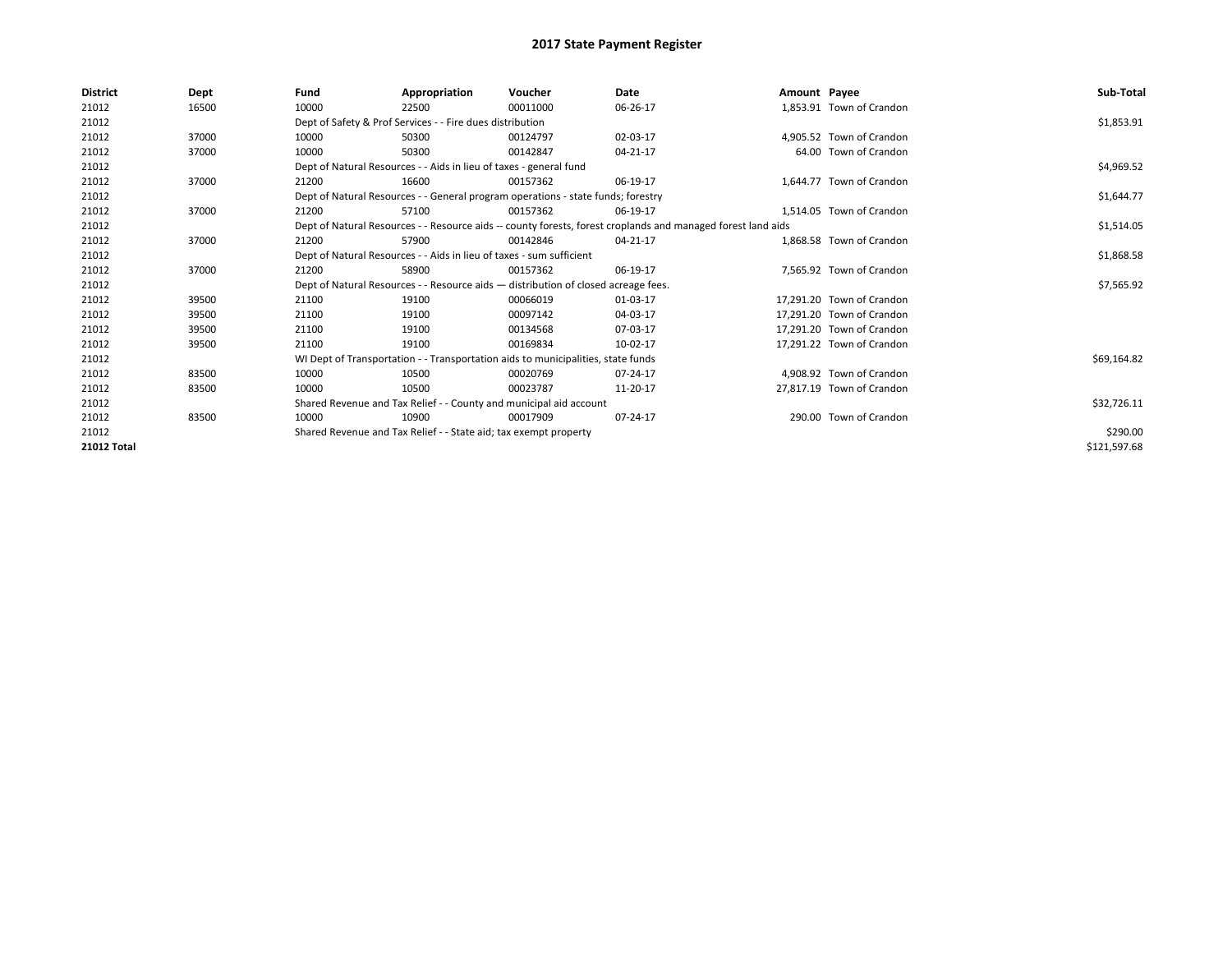| \$2,331.22   |
|--------------|
|              |
|              |
|              |
| \$182.66     |
|              |
| \$118.30     |
|              |
| \$32,652.96  |
|              |
| \$840.22     |
|              |
|              |
|              |
|              |
| \$87,529.50  |
|              |
|              |
| \$4,313.32   |
|              |
| \$2.00       |
| \$127,970.18 |
|              |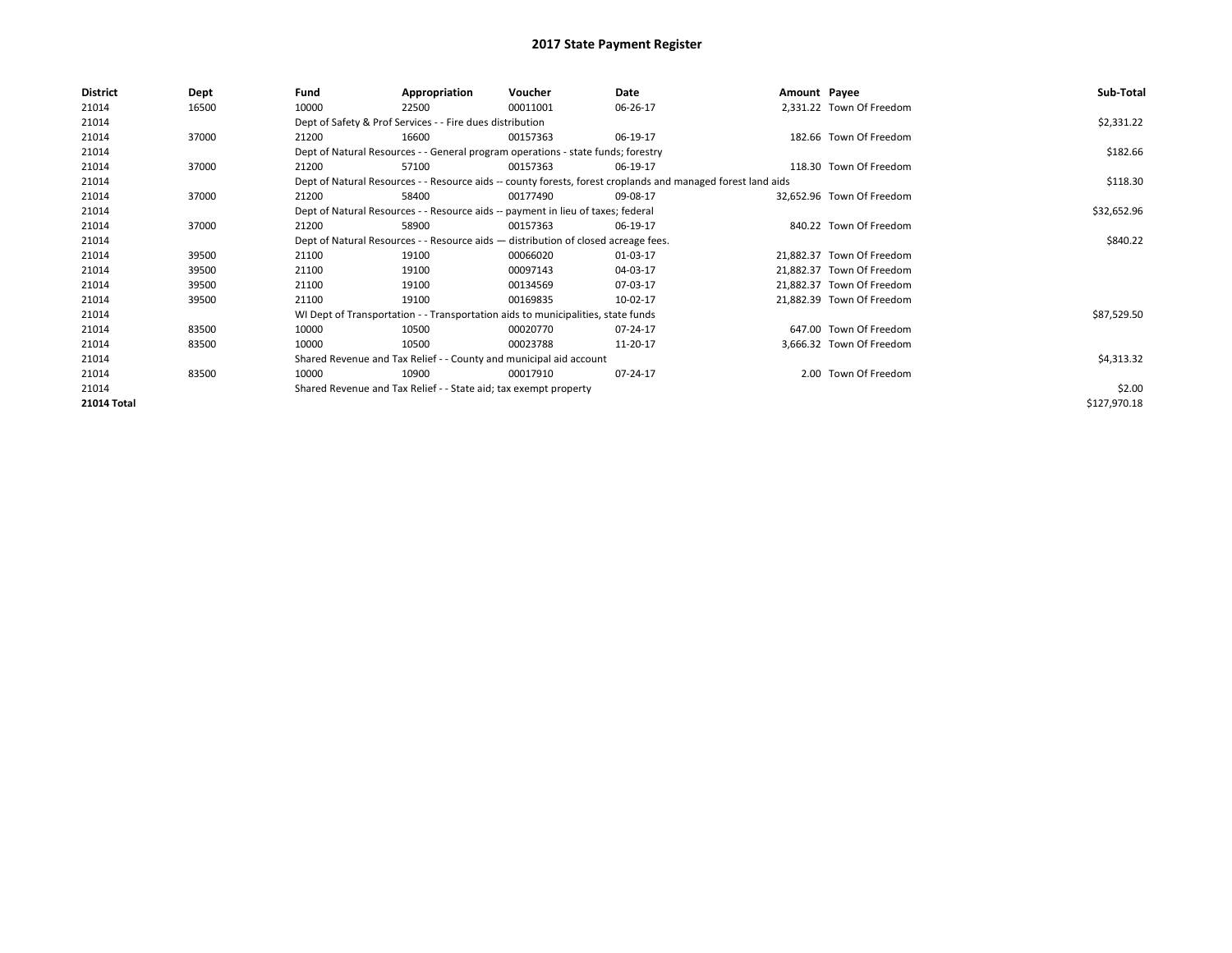| <b>District</b> | Dept  | Fund  | Appropriation                                                                      | Voucher  | Date                                                                                                         | Amount Payee |                          | Sub-Total    |
|-----------------|-------|-------|------------------------------------------------------------------------------------|----------|--------------------------------------------------------------------------------------------------------------|--------------|--------------------------|--------------|
| 21016           | 16500 | 10000 | 22500                                                                              | 00011002 | 06-26-17                                                                                                     |              | 3,758.53 Town of Hiles   |              |
| 21016           |       |       | Dept of Safety & Prof Services - - Fire dues distribution                          |          |                                                                                                              |              |                          | \$3,758.53   |
| 21016           | 37000 | 10000 | 50300                                                                              | 00144076 | 04-21-17                                                                                                     |              | 49.71 Town of Hiles      |              |
| 21016           |       |       | Dept of Natural Resources - - Aids in lieu of taxes - general fund                 |          |                                                                                                              |              |                          | \$49.71      |
| 21016           | 37000 | 21200 | 16600                                                                              | 00157364 | 06-19-17                                                                                                     |              | 823.53 Town of Hiles     |              |
| 21016           |       |       | Dept of Natural Resources - - General program operations - state funds; forestry   |          |                                                                                                              |              |                          | \$823.53     |
| 21016           | 37000 | 21200 | 57100                                                                              | 00157364 | 06-19-17                                                                                                     |              | 572.56 Town of Hiles     |              |
| 21016           |       |       |                                                                                    |          | Dept of Natural Resources - - Resource aids -- county forests, forest croplands and managed forest land aids |              |                          | \$572.56     |
| 21016           | 37000 | 21200 | 57900                                                                              | 00144077 | 04-21-17                                                                                                     |              | 5.02 Town of Hiles       |              |
| 21016           |       |       | Dept of Natural Resources - - Aids in lieu of taxes - sum sufficient               |          |                                                                                                              |              |                          | \$5.02       |
| 21016           | 37000 | 21200 | 58400                                                                              | 00177491 | 09-08-17                                                                                                     |              | 148,179.36 Town of Hiles |              |
| 21016           |       |       | Dept of Natural Resources - - Resource aids -- payment in lieu of taxes; federal   |          |                                                                                                              |              |                          | \$148,179.36 |
| 21016           | 37000 | 21200 | 58900                                                                              | 00157364 | 06-19-17                                                                                                     |              | 3,788.25 Town of Hiles   |              |
| 21016           |       |       | Dept of Natural Resources - - Resource aids - distribution of closed acreage fees. |          |                                                                                                              |              |                          | \$3,788.25   |
| 21016           | 39500 | 21100 | 19100                                                                              | 00066021 | 01-03-17                                                                                                     |              | 55,666.56 Town of Hiles  |              |
| 21016           | 39500 | 21100 | 19100                                                                              | 00097144 | 04-03-17                                                                                                     |              | 55,666.56 Town of Hiles  |              |
| 21016           | 39500 | 21100 | 19100                                                                              | 00134570 | 07-03-17                                                                                                     |              | 55,666.56 Town of Hiles  |              |
| 21016           | 39500 | 21100 | 19100                                                                              | 00169836 | 10-02-17                                                                                                     |              | 55,666.56 Town of Hiles  |              |
| 21016           |       |       | WI Dept of Transportation - - Transportation aids to municipalities, state funds   |          |                                                                                                              |              |                          | \$222,666.24 |
| 21016           | 83500 | 10000 | 10500                                                                              | 00020771 | 07-24-17                                                                                                     |              | 1,345.03 Town of Hiles   |              |
| 21016           | 83500 | 10000 | 10500                                                                              | 00023789 | 11-20-17                                                                                                     |              | 7,621.82 Town of Hiles   |              |
| 21016           |       |       | Shared Revenue and Tax Relief - - County and municipal aid account                 |          |                                                                                                              |              |                          | \$8,966.85   |
| 21016           | 83500 | 10000 | 10900                                                                              | 00017911 | 07-24-17                                                                                                     |              | 1.00 Town of Hiles       |              |
| 21016           |       |       | Shared Revenue and Tax Relief - - State aid; tax exempt property                   |          |                                                                                                              |              |                          | \$1.00       |
| 21016 Total     |       |       |                                                                                    |          |                                                                                                              |              |                          | \$388,811.05 |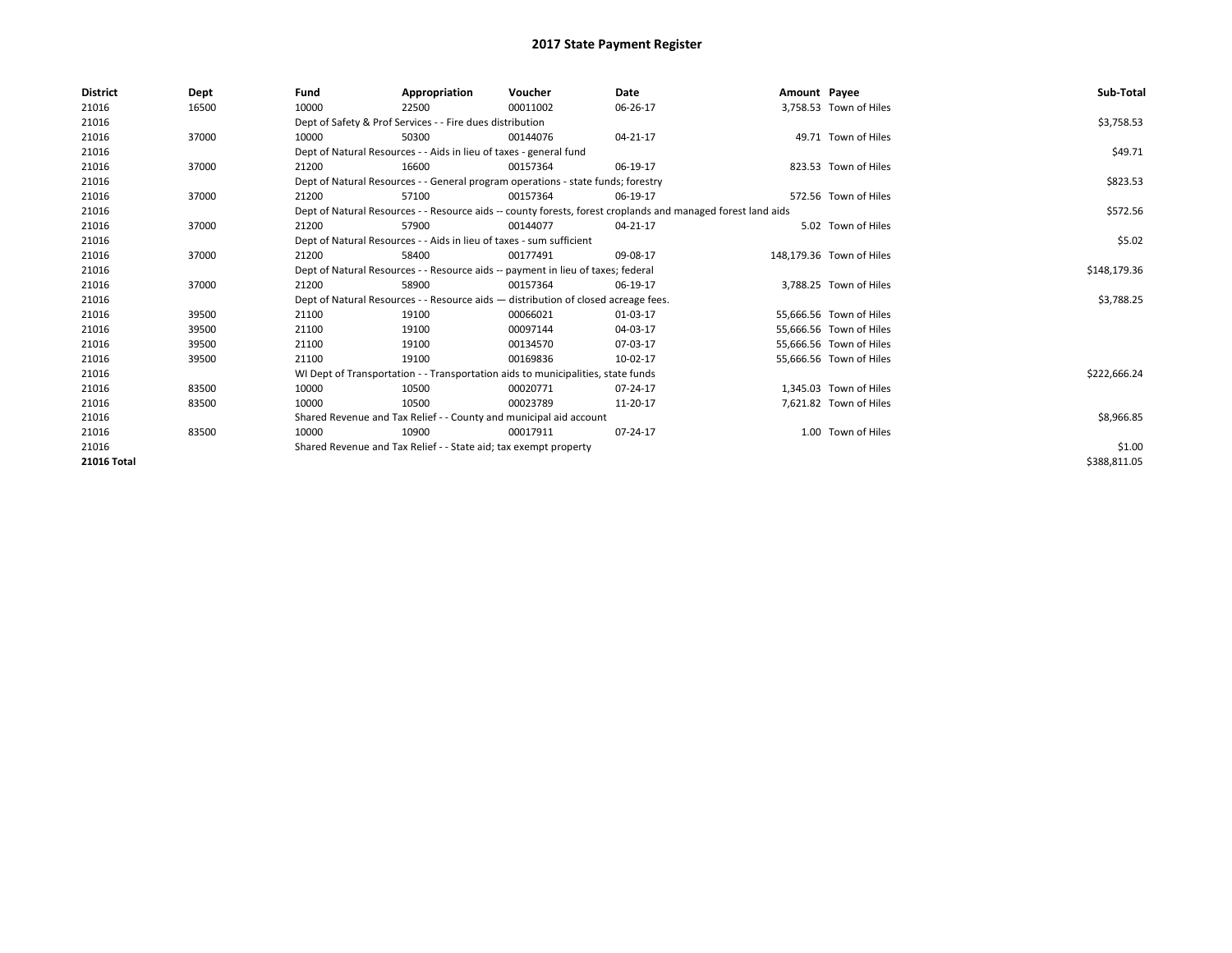| <b>District</b> | Dept  | Fund                                                             | Appropriation                                                                      | Voucher    | Date                                                                                                         | Amount Payee |                         | Sub-Total    |
|-----------------|-------|------------------------------------------------------------------|------------------------------------------------------------------------------------|------------|--------------------------------------------------------------------------------------------------------------|--------------|-------------------------|--------------|
| 21018           | 16500 | 10000                                                            | 22500                                                                              | 00011003   | 06-26-17                                                                                                     |              | 3,348.91 Town Of Laona  |              |
| 21018           |       | Dept of Safety & Prof Services - - Fire dues distribution        |                                                                                    | \$3,348.91 |                                                                                                              |              |                         |              |
| 21018           | 37000 | 10000                                                            | 50300                                                                              | 00124817   | 02-03-17                                                                                                     |              | 2,272.06 Town Of Laona  |              |
| 21018           |       |                                                                  | Dept of Natural Resources - - Aids in lieu of taxes - general fund                 |            |                                                                                                              |              |                         | \$2,272.06   |
| 21018           | 37000 | 21200                                                            | 16600                                                                              | 00157365   | 06-19-17                                                                                                     |              | 1,147.91 Town Of Laona  |              |
| 21018           |       |                                                                  | Dept of Natural Resources - - General program operations - state funds; forestry   |            |                                                                                                              |              |                         | \$1,147.91   |
| 21018           | 37000 | 21200                                                            | 57100                                                                              | 00157365   | 06-19-17                                                                                                     |              | 5,783.08 Town Of Laona  |              |
| 21018           |       |                                                                  |                                                                                    |            | Dept of Natural Resources - - Resource aids -- county forests, forest croplands and managed forest land aids |              |                         | \$5,783.08   |
| 21018           | 37000 | 21200                                                            | 57900                                                                              | 00143569   | 04-21-17                                                                                                     |              | 12.32 Town Of Laona     |              |
| 21018           |       |                                                                  | Dept of Natural Resources - - Aids in lieu of taxes - sum sufficient               |            |                                                                                                              |              |                         | \$12.32      |
| 21018           | 37000 | 21200                                                            | 58400                                                                              | 00177492   | 09-08-17                                                                                                     |              | 64,869.40 Town Of Laona |              |
| 21018           |       |                                                                  | Dept of Natural Resources - - Resource aids -- payment in lieu of taxes; federal   |            |                                                                                                              |              |                         | \$64,869.40  |
| 21018           | 37000 | 21200                                                            | 58900                                                                              | 00157365   | 06-19-17                                                                                                     |              | 5,280.41 Town Of Laona  |              |
| 21018           |       |                                                                  | Dept of Natural Resources - - Resource aids - distribution of closed acreage fees. |            |                                                                                                              |              |                         | \$5,280.41   |
| 21018           | 39500 | 21100                                                            | 19100                                                                              | 00066022   | 01-03-17                                                                                                     |              | 35,898.10 Town Of Laona |              |
| 21018           | 39500 | 21100                                                            | 19100                                                                              | 00097145   | 04-03-17                                                                                                     |              | 35,898.10 Town Of Laona |              |
| 21018           | 39500 | 21100                                                            | 19100                                                                              | 00134571   | 07-03-17                                                                                                     |              | 35,898.10 Town Of Laona |              |
| 21018           | 39500 | 21100                                                            | 19100                                                                              | 00169837   | 10-02-17                                                                                                     |              | 35,898.12 Town Of Laona |              |
| 21018           |       |                                                                  | WI Dept of Transportation - - Transportation aids to municipalities, state funds   |            |                                                                                                              |              |                         | \$143,592.42 |
| 21018           | 45500 | 10000                                                            | 23100                                                                              | 00039707   | 12-26-17                                                                                                     |              | 160.00 Town Of Laona    |              |
| 21018           |       |                                                                  | Department of Justice - - Law enforcement training fund, local assistance          |            |                                                                                                              |              |                         | \$160.00     |
| 21018           | 83500 | 10000                                                            | 10500                                                                              | 00020772   | 07-24-17                                                                                                     |              | 13,851.41 Town Of Laona |              |
| 21018           | 83500 | 10000                                                            | 10500                                                                              | 00023790   | 11-20-17                                                                                                     |              | 78,491.34 Town Of Laona |              |
| 21018           |       |                                                                  | Shared Revenue and Tax Relief - - County and municipal aid account                 |            |                                                                                                              |              |                         | \$92,342.75  |
| 21018           | 83500 | 10000                                                            | 10900                                                                              | 00017912   | 07-24-17                                                                                                     |              | 768.00 Town Of Laona    |              |
| 21018           |       | Shared Revenue and Tax Relief - - State aid; tax exempt property |                                                                                    | \$768.00   |                                                                                                              |              |                         |              |
| 21018           | 83500 | 10000                                                            | 11000                                                                              | 00020772   | 07-24-17                                                                                                     |              | 12.97 Town Of Laona     |              |
| 21018           | 83500 | 10000                                                            | 11000                                                                              | 00023790   | 11-20-17                                                                                                     |              | 75.29 Town Of Laona     |              |
| 21018           |       |                                                                  | Shared Revenue and Tax Relief - - Public utility distribution account              |            |                                                                                                              |              |                         | \$88.26      |
| 21018 Total     |       |                                                                  |                                                                                    |            |                                                                                                              |              |                         | \$319,665.52 |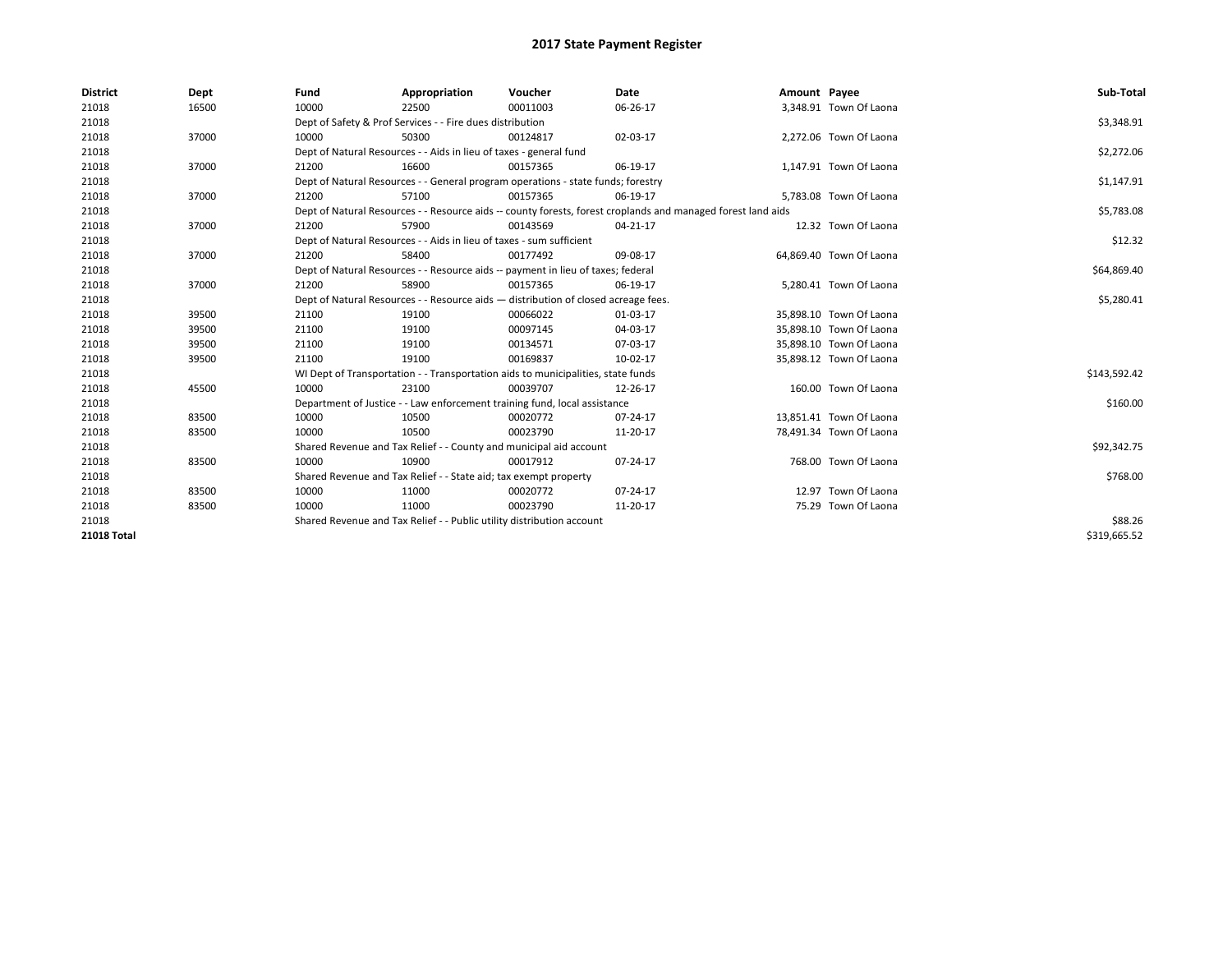| <b>District</b> | Dept  | Fund  | Appropriation                                                                      | Voucher  | Date                                                                                                         | Amount Payee |                            | Sub-Total    |  |  |  |
|-----------------|-------|-------|------------------------------------------------------------------------------------|----------|--------------------------------------------------------------------------------------------------------------|--------------|----------------------------|--------------|--|--|--|
| 21020           | 16500 | 10000 | 22500                                                                              | 00011004 | 06-26-17                                                                                                     |              | 4,690.60 Lincoln, Town of  |              |  |  |  |
| 21020           |       |       | Dept of Safety & Prof Services - - Fire dues distribution                          |          |                                                                                                              |              |                            | \$4,690.60   |  |  |  |
| 21020           | 37000 | 10000 | 50300                                                                              | 00124835 | 02-03-17                                                                                                     |              | 2,675.60 Lincoln, Town of  |              |  |  |  |
| 21020           | 37000 | 10000 | 50300                                                                              | 00144117 | 04-21-17                                                                                                     |              | 52.44 Lincoln, Town of     |              |  |  |  |
| 21020           |       |       | Dept of Natural Resources - - Aids in lieu of taxes - general fund                 |          |                                                                                                              |              |                            |              |  |  |  |
| 21020           | 37000 | 21200 | 16600                                                                              | 00157366 | 06-19-17                                                                                                     |              | 1,886.39 Lincoln, Town of  |              |  |  |  |
| 21020           |       |       | Dept of Natural Resources - - General program operations - state funds; forestry   |          |                                                                                                              |              |                            | \$1,886.39   |  |  |  |
| 21020           | 37000 | 21200 | 57100                                                                              | 00157366 | 06-19-17                                                                                                     |              | 5,138.31 Lincoln, Town of  |              |  |  |  |
| 21020           |       |       |                                                                                    |          | Dept of Natural Resources - - Resource aids -- county forests, forest croplands and managed forest land aids |              |                            | \$5,138.31   |  |  |  |
| 21020           | 37000 | 21200 | 57900                                                                              | 00144118 | 04-21-17                                                                                                     |              | 563.20 Lincoln, Town of    |              |  |  |  |
| 21020           | 37000 | 21200 | 57900                                                                              | 00144119 | 04-21-17                                                                                                     |              | 1.80 Lincoln, Town of      |              |  |  |  |
| 21020           |       |       | Dept of Natural Resources - - Aids in lieu of taxes - sum sufficient               |          |                                                                                                              |              |                            | \$565.00     |  |  |  |
| 21020           | 37000 | 21200 | 58900                                                                              | 00157366 | 06-19-17                                                                                                     |              | 8,677.38 Lincoln, Town of  |              |  |  |  |
| 21020           |       |       | Dept of Natural Resources - - Resource aids - distribution of closed acreage fees. |          |                                                                                                              |              |                            | \$8,677.38   |  |  |  |
| 21020           | 39500 | 21100 | 19100                                                                              | 00066023 | 01-03-17                                                                                                     |              | 43,489.50 Lincoln, Town of |              |  |  |  |
| 21020           | 39500 | 21100 | 19100                                                                              | 00097146 | 04-03-17                                                                                                     |              | 43,489.50 Lincoln, Town of |              |  |  |  |
| 21020           | 39500 | 21100 | 19100                                                                              | 00134572 | 07-03-17                                                                                                     |              | 43,489.50 Lincoln, Town of |              |  |  |  |
| 21020           | 39500 | 21100 | 19100                                                                              | 00169838 | 10-02-17                                                                                                     |              | 43,489.50 Lincoln, Town of |              |  |  |  |
| 21020           |       |       | WI Dept of Transportation - - Transportation aids to municipalities, state funds   |          |                                                                                                              |              |                            | \$173,958.00 |  |  |  |
| 21020           | 83500 | 10000 | 10500                                                                              | 00020773 | 07-24-17                                                                                                     |              | 2,610.47 Lincoln, Town of  |              |  |  |  |
| 21020           | 83500 | 10000 | 10500                                                                              | 00023791 | 11-20-17                                                                                                     |              | 14,792.68 Lincoln, Town of |              |  |  |  |
| 21020           |       |       | Shared Revenue and Tax Relief - - County and municipal aid account                 |          |                                                                                                              |              |                            | \$17,403.15  |  |  |  |
| 21020           | 83500 | 10000 | 10900                                                                              | 00017913 | 07-24-17                                                                                                     |              | 11.00 Lincoln, Town of     |              |  |  |  |
| 21020           |       |       | Shared Revenue and Tax Relief - - State aid; tax exempt property                   |          |                                                                                                              |              |                            | \$11.00      |  |  |  |
| 21020           | 83500 | 10000 | 11000                                                                              | 00020773 | 07-24-17                                                                                                     |              | 144.18 Lincoln, Town of    |              |  |  |  |
| 21020           | 83500 | 10000 | 11000                                                                              | 00023791 | 11-20-17                                                                                                     |              | 842.49 Lincoln, Town of    |              |  |  |  |
| 21020           |       |       | Shared Revenue and Tax Relief - - Public utility distribution account              |          |                                                                                                              |              |                            | \$986.67     |  |  |  |
| 21020 Total     |       |       |                                                                                    |          |                                                                                                              |              |                            | \$216.044.54 |  |  |  |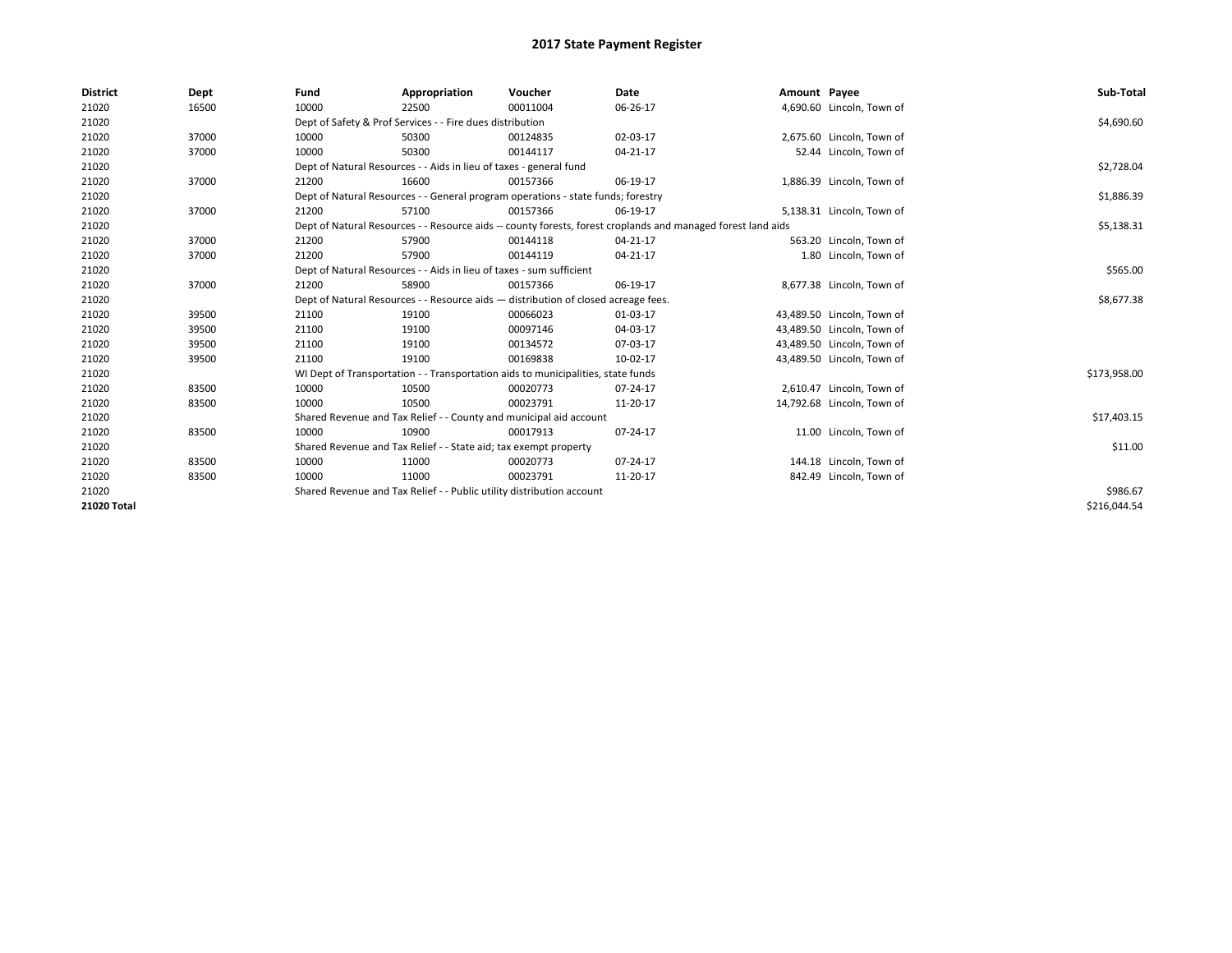| <b>District</b> | Dept  | Fund  | Appropriation                                                                      | Voucher  | <b>Date</b>                                                                                                  | Amount Payee |                             | Sub-Total    |
|-----------------|-------|-------|------------------------------------------------------------------------------------|----------|--------------------------------------------------------------------------------------------------------------|--------------|-----------------------------|--------------|
| 21022           | 16500 | 10000 | 22500                                                                              | 00011005 | 06-27-17                                                                                                     |              | 5,535.95 Town Of Nashville  |              |
| 21022           |       |       | Dept of Safety & Prof Services - - Fire dues distribution                          |          |                                                                                                              |              |                             | \$5,535.95   |
| 21022           | 37000 | 10000 | 50300                                                                              | 00124778 | 02-03-17                                                                                                     |              | 918.16 Town Of Nashville    |              |
| 21022           | 37000 | 10000 | 50300                                                                              | 00142460 | 04-21-17                                                                                                     |              | 81.04 Town Of Nashville     |              |
| 21022           |       |       | Dept of Natural Resources - - Aids in lieu of taxes - general fund                 |          |                                                                                                              |              |                             | \$999.20     |
| 21022           | 37000 | 21200 | 16600                                                                              | 00157367 | 06-19-17                                                                                                     |              | 3,976.91 Town Of Nashville  |              |
| 21022           |       |       | Dept of Natural Resources - - General program operations - state funds; forestry   |          |                                                                                                              |              |                             | \$3,976.91   |
| 21022           | 37000 | 21200 | 57100                                                                              | 00157367 | 06-19-17                                                                                                     |              | 4,232.45 Town Of Nashville  |              |
| 21022           |       |       |                                                                                    |          | Dept of Natural Resources - - Resource aids -- county forests, forest croplands and managed forest land aids |              |                             | \$4,232.45   |
| 21022           | 37000 | 21200 | 57900                                                                              | 00142459 | 04-21-17                                                                                                     |              | 2.60 Town Of Nashville      |              |
| 21022           | 37000 | 21200 | 57900                                                                              | 00142461 | 04-21-17                                                                                                     |              | 24.22 Town Of Nashville     |              |
| 21022           | 37000 | 21200 | 57900                                                                              | 00142462 | 04-21-17                                                                                                     |              | 233.68 Town Of Nashville    |              |
| 21022           |       |       | Dept of Natural Resources - - Aids in lieu of taxes - sum sufficient               |          |                                                                                                              |              |                             | \$260.50     |
| 21022           | 37000 | 21200 | 58900                                                                              | 00157367 | 06-19-17                                                                                                     |              | 18.293.81 Town Of Nashville |              |
| 21022           |       |       | Dept of Natural Resources - - Resource aids - distribution of closed acreage fees. |          |                                                                                                              |              |                             | \$18,293.81  |
| 21022           | 39500 | 21100 | 19100                                                                              | 00066024 | 01-03-17                                                                                                     |              | 38.254.24 Town Of Nashville |              |
| 21022           | 39500 | 21100 | 19100                                                                              | 00097147 | 04-03-17                                                                                                     |              | 38,254.24 Town Of Nashville |              |
| 21022           | 39500 | 21100 | 19100                                                                              | 00134573 | 07-03-17                                                                                                     |              | 38,254.24 Town Of Nashville |              |
| 21022           | 39500 | 21100 | 19100                                                                              | 00169839 | 10-02-17                                                                                                     |              | 38,254.26 Town Of Nashville |              |
| 21022           |       |       | WI Dept of Transportation - - Transportation aids to municipalities, state funds   |          |                                                                                                              |              |                             | \$153,016.98 |
| 21022           | 39500 | 21100 | 27800                                                                              | 00199057 | 12-07-17                                                                                                     |              | 29,064.22 Town Of Nashville |              |
| 21022           |       |       | WI Dept of Transportation - - Local roads improvement program, state funds         |          |                                                                                                              |              |                             | \$29,064.22  |
| 21022           | 83500 | 10000 | 10500                                                                              | 00020774 | 07-24-17                                                                                                     |              | 3,192.49 Town Of Nashville  |              |
| 21022           | 83500 | 10000 | 10500                                                                              | 00023792 | 11-20-17                                                                                                     |              | 18,115.48 Town Of Nashville |              |
| 21022           |       |       | Shared Revenue and Tax Relief - - County and municipal aid account                 |          |                                                                                                              |              |                             | \$21,307.97  |
| 21022           | 83500 | 10000 | 10900                                                                              | 00017914 | 07-24-17                                                                                                     |              | 5.00 Town Of Nashville      |              |
| 21022           |       |       | Shared Revenue and Tax Relief - - State aid; tax exempt property                   |          |                                                                                                              |              |                             | \$5.00       |
| 21022 Total     |       |       |                                                                                    |          |                                                                                                              |              |                             | \$236,692.99 |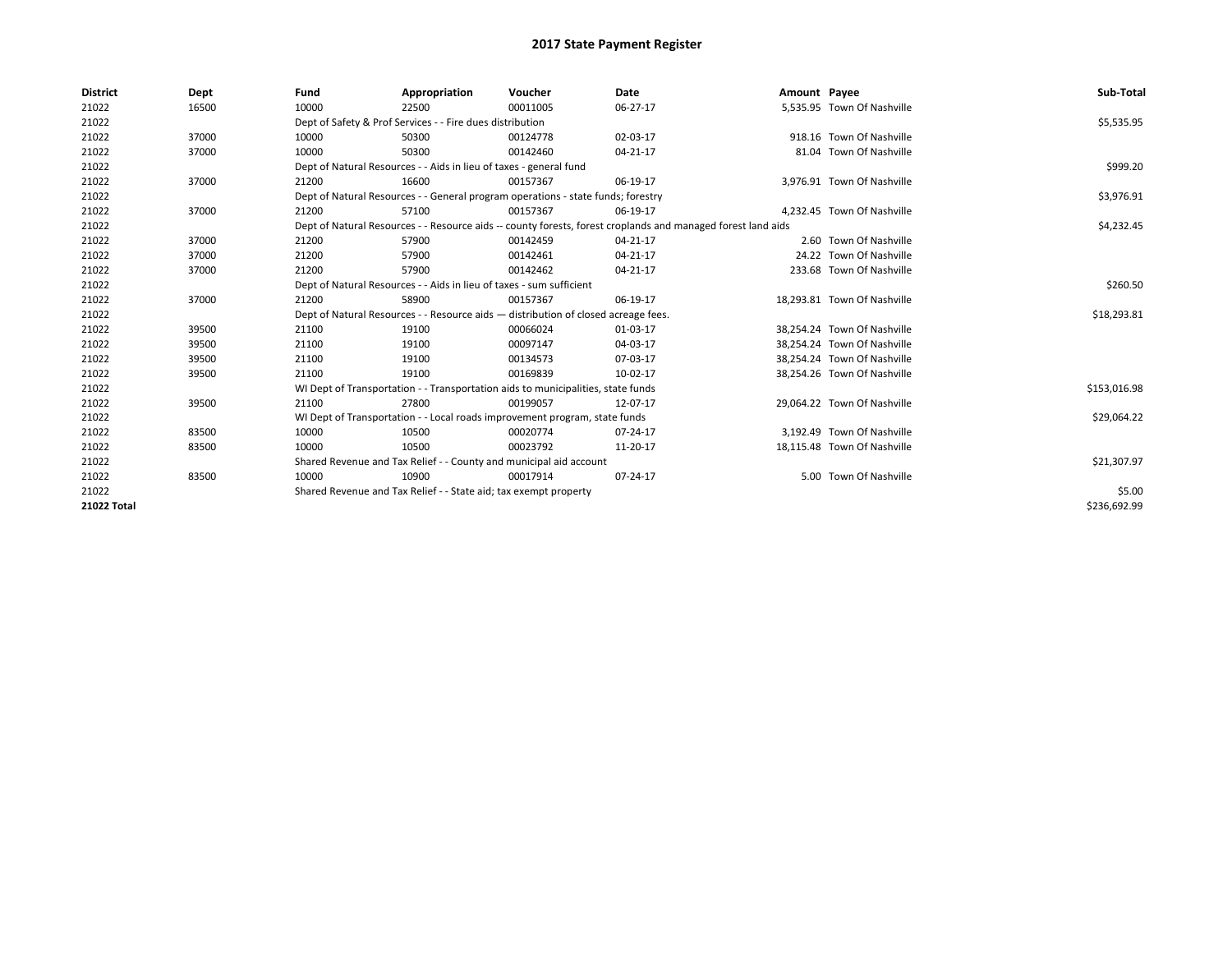| 10000<br>263.95 Town Of Popple River<br>21024<br>16500<br>00011006<br>06-26-17<br>22500                               |              |
|-----------------------------------------------------------------------------------------------------------------------|--------------|
| 21024<br>Dept of Safety & Prof Services - - Fire dues distribution                                                    | \$263.95     |
| 21024<br>37000<br>50300<br>02-03-17<br>810.01 Town Of Popple River<br>10000<br>00124785                               |              |
| 21024<br>Dept of Natural Resources - - Aids in lieu of taxes - general fund                                           | \$810.01     |
| 21024<br>37000<br>16600<br>589.88 Town Of Popple River<br>21200<br>00157368<br>06-19-17                               |              |
| 21024<br>Dept of Natural Resources - - General program operations - state funds; forestry                             | \$589.88     |
| 21024<br>448.26 Town Of Popple River<br>37000<br>21200<br>57100<br>06-19-17<br>00157368                               |              |
| 21024<br>Dept of Natural Resources - - Resource aids -- county forests, forest croplands and managed forest land aids | \$448.26     |
| 21024<br>37000<br>58400<br>21200<br>00177493<br>09-08-17<br>57,882.49 Town Of Popple River                            |              |
| 21024<br>Dept of Natural Resources - - Resource aids -- payment in lieu of taxes; federal                             | \$57,882.49  |
| 21024<br>37000<br>58900<br>2,713.44 Town Of Popple River<br>21200<br>00157368<br>06-19-17                             |              |
| 21024<br>Dept of Natural Resources - - Resource aids - distribution of closed acreage fees.                           | \$2,713.44   |
| 21024<br>21100<br>00066025<br>15,270.87 Town Of Popple River<br>39500<br>19100<br>01-03-17                            |              |
| 21024<br>39500<br>21100<br>19100<br>00097148<br>04-03-17<br>15,270.87 Town Of Popple River                            |              |
| 21024<br>21100<br>19100<br>15,270.87 Town Of Popple River<br>39500<br>00134574<br>07-03-17                            |              |
| 21024<br>19100<br>00169840<br>15,270.87 Town Of Popple River<br>39500<br>21100<br>10-02-17                            |              |
| 21024<br>WI Dept of Transportation - - Transportation aids to municipalities, state funds                             | \$61,083.48  |
| 21024<br>83500<br>10000<br>90.90 Town Of Popple River<br>10500<br>00020775<br>07-24-17                                |              |
| 515.07 Town Of Popple River<br>21024<br>83500<br>10000<br>10500<br>00023793<br>11-20-17                               |              |
| 21024<br>Shared Revenue and Tax Relief - - County and municipal aid account                                           | \$605.97     |
| 21024 Total                                                                                                           | \$124,397.48 |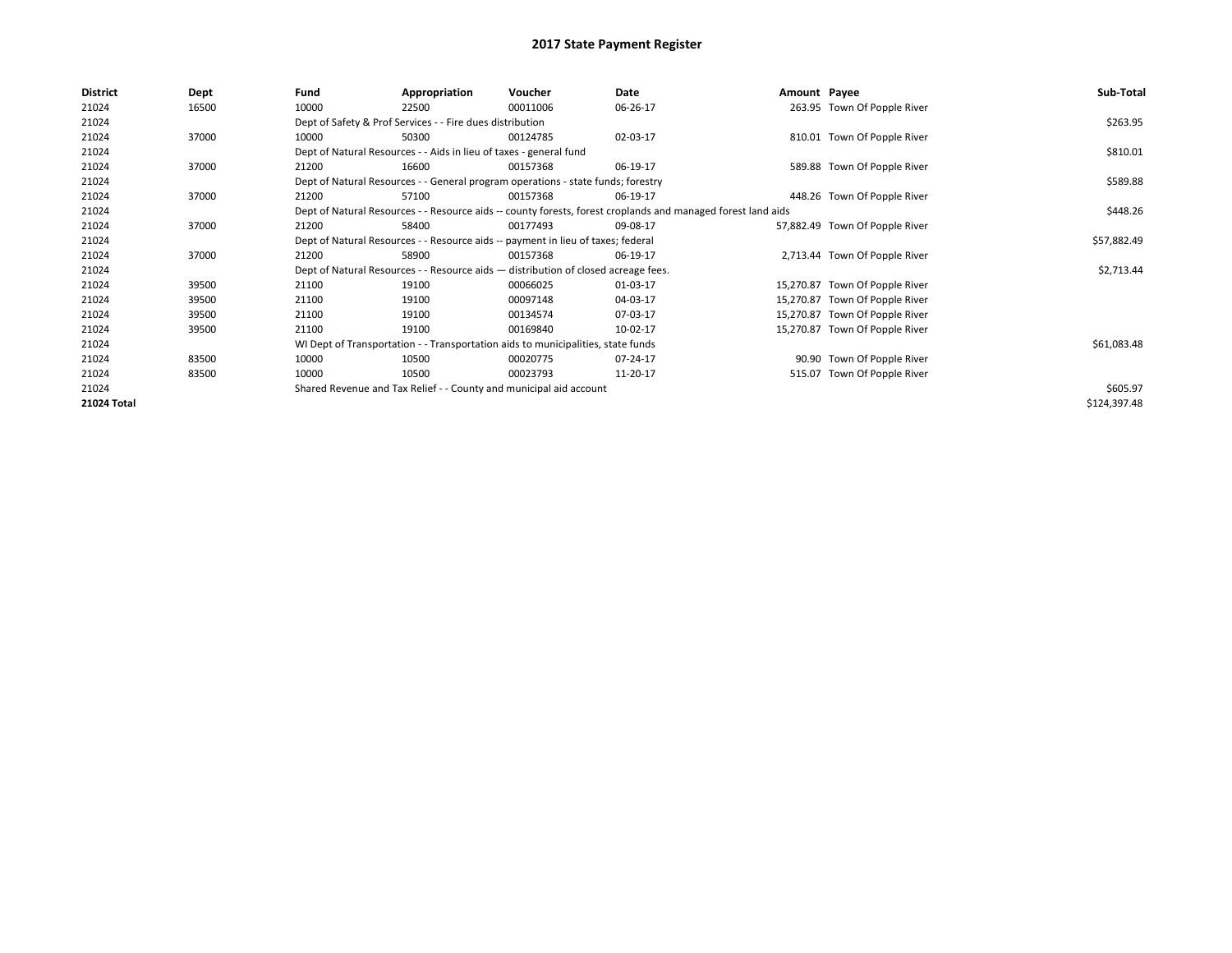| <b>District</b> | Dept  | Fund                                                                               | Appropriation                                                                         | Voucher    | Date                                                                                                         | Amount Payee |                        | Sub-Total    |
|-----------------|-------|------------------------------------------------------------------------------------|---------------------------------------------------------------------------------------|------------|--------------------------------------------------------------------------------------------------------------|--------------|------------------------|--------------|
| 21026           | 16500 | 10000                                                                              | 22500                                                                                 | 00011007   | 06-26-17                                                                                                     |              | 460.89 Town Of Ross    |              |
| 21026           |       |                                                                                    | Dept of Safety & Prof Services - - Fire dues distribution                             |            |                                                                                                              |              |                        | \$460.89     |
| 21026           | 37000 | 10000                                                                              | 50300                                                                                 | 00124808   | 02-03-17                                                                                                     |              | 1,298.15 Town Of Ross  |              |
| 21026           |       |                                                                                    | Dept of Natural Resources - - Aids in lieu of taxes - general fund                    |            |                                                                                                              |              |                        | \$1,298.15   |
| 21026           | 37000 | 21200                                                                              | 16600                                                                                 | 00157369   | 06-19-17                                                                                                     |              | 269.29 Town Of Ross    |              |
| 21026           |       |                                                                                    | Dept of Natural Resources - - General program operations - state funds; forestry      |            |                                                                                                              |              |                        | \$269.29     |
| 21026           | 37000 | 21200                                                                              | 57100                                                                                 | 00157369   | 06-19-17                                                                                                     |              | 1,845.45 Town Of Ross  |              |
| 21026           |       |                                                                                    |                                                                                       |            | Dept of Natural Resources - - Resource aids -- county forests, forest croplands and managed forest land aids |              |                        | \$1,845.45   |
| 21026           | 37000 | 21200                                                                              | 58400                                                                                 | 00177494   | 09-08-17                                                                                                     |              | 16,057.46 Town Of Ross |              |
| 21026           |       |                                                                                    | Dept of Natural Resources - - Resource aids -- payment in lieu of taxes; federal      |            |                                                                                                              |              |                        | \$16,057.46  |
| 21026           | 37000 | 21200                                                                              | 58900                                                                                 | 00157369   | 06-19-17                                                                                                     |              | 1,238.71 Town Of Ross  |              |
| 21026           | 37000 | 21200                                                                              | 58900                                                                                 | 00198763   | 12-21-17                                                                                                     |              | 3,460.15 Town Of Ross  |              |
| 21026           |       | Dept of Natural Resources - - Resource aids - distribution of closed acreage fees. |                                                                                       | \$4,698.86 |                                                                                                              |              |                        |              |
| 21026           | 37000 | 27200                                                                              | 66700                                                                                 | 00168710   | 07-19-17                                                                                                     |              | 7.685.17 Town Of Ross  |              |
| 21026           | 37000 | 27200                                                                              | 66700                                                                                 | 00179996   | 09-11-17                                                                                                     |              | 4,309.88 Town Of Ross  |              |
| 21026           |       |                                                                                    | Dept of Natural Resources - - Petroleum storage environmental remedial action; awards |            |                                                                                                              |              |                        | \$11,995.05  |
| 21026           | 39500 | 21100                                                                              | 19100                                                                                 | 00066026   | 01-03-17                                                                                                     |              | 7,767.37 Town Of Ross  |              |
| 21026           | 39500 | 21100                                                                              | 19100                                                                                 | 00097149   | 04-03-17                                                                                                     |              | 7,767.37 Town Of Ross  |              |
| 21026           | 39500 | 21100                                                                              | 19100                                                                                 | 00134575   | 07-03-17                                                                                                     |              | 7.767.37 Town Of Ross  |              |
| 21026           | 39500 | 21100                                                                              | 19100                                                                                 | 00169841   | 10-02-17                                                                                                     |              | 7,767.37 Town Of Ross  |              |
| 21026           |       |                                                                                    | WI Dept of Transportation - - Transportation aids to municipalities, state funds      |            |                                                                                                              |              |                        | \$31,069.48  |
| 21026           | 39500 | 21100                                                                              | 27800                                                                                 | 00072211   | $01 - 10 - 17$                                                                                               |              | 25,935.78 Town Of Ross |              |
| 21026           |       |                                                                                    | WI Dept of Transportation - - Local roads improvement program, state funds            |            |                                                                                                              |              |                        | \$25,935.78  |
| 21026           | 83500 | 10000                                                                              | 10500                                                                                 | 00020776   | 07-24-17                                                                                                     |              | 3,560.09 Town Of Ross  |              |
| 21026           | 83500 | 10000                                                                              | 10500                                                                                 | 00023794   | 11-20-17                                                                                                     |              | 20,173.81 Town Of Ross |              |
| 21026           |       |                                                                                    | Shared Revenue and Tax Relief - - County and municipal aid account                    |            |                                                                                                              |              |                        | \$23,733.90  |
| 21026           | 83500 | 10000                                                                              | 10900                                                                                 | 00017915   | 07-24-17                                                                                                     |              | 27.00 Town Of Ross     |              |
| 21026           |       |                                                                                    | Shared Revenue and Tax Relief - - State aid; tax exempt property                      |            |                                                                                                              |              |                        | \$27.00      |
| 21026 Total     |       |                                                                                    |                                                                                       |            |                                                                                                              |              |                        | \$117,391.31 |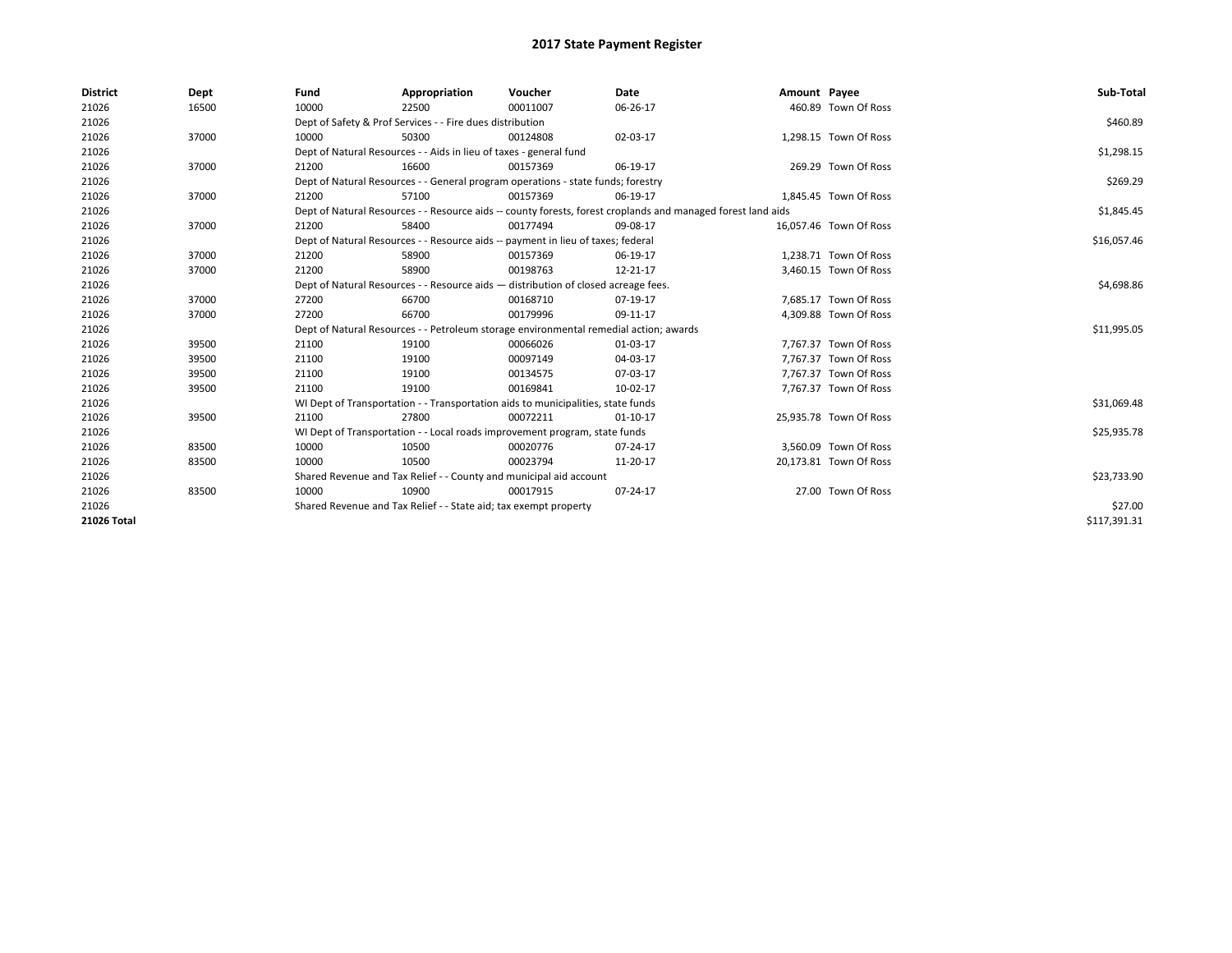| <b>District</b>    | Dept  | Fund  | Appropriation                                                                                                | Voucher  | Date     | Amount Payee |                           | Sub-Total    |  |  |  |
|--------------------|-------|-------|--------------------------------------------------------------------------------------------------------------|----------|----------|--------------|---------------------------|--------------|--|--|--|
| 21028              | 16500 | 10000 | 22500                                                                                                        | 00011008 | 06-26-17 |              | 2,650.51 Town Of Wabeno   |              |  |  |  |
| 21028              |       |       | Dept of Safety & Prof Services - - Fire dues distribution                                                    |          |          |              |                           |              |  |  |  |
| 21028              | 37000 | 10000 | 50300                                                                                                        | 00124822 | 02-03-17 |              | 1,545.00 Town Of Wabeno   |              |  |  |  |
| 21028              |       |       | Dept of Natural Resources - - Aids in lieu of taxes - general fund                                           |          |          |              |                           | \$1,545.00   |  |  |  |
| 21028              | 37000 | 10000 | 94100                                                                                                        | 00194508 | 11-10-17 |              | 45,000.00 Town Of Wabeno  |              |  |  |  |
| 21028              |       |       | Dept of Natural Resources - - General program operations - federal funds                                     |          |          |              |                           | \$45,000.00  |  |  |  |
| 21028              | 37000 | 21200 | 16600                                                                                                        | 00157370 | 06-19-17 |              | 420.04 Town Of Wabeno     |              |  |  |  |
| 21028              |       |       | Dept of Natural Resources - - General program operations - state funds; forestry                             |          |          |              |                           | \$420.04     |  |  |  |
| 21028              | 37000 | 21200 | 57100                                                                                                        | 00157370 | 06-19-17 |              | 1,157.20 Town Of Wabeno   |              |  |  |  |
| 21028              |       |       | Dept of Natural Resources - - Resource aids -- county forests, forest croplands and managed forest land aids |          |          |              |                           | \$1,157.20   |  |  |  |
| 21028              | 37000 | 21200 | 58400                                                                                                        | 00177495 | 09-08-17 |              | 112,701.70 Town Of Wabeno |              |  |  |  |
| 21028              |       |       | Dept of Natural Resources - - Resource aids -- payment in lieu of taxes; federal                             |          |          |              |                           | \$112,701.70 |  |  |  |
| 21028              | 37000 | 21200 | 58900                                                                                                        | 00157370 | 06-19-17 |              | 1,932.20 Town Of Wabeno   |              |  |  |  |
| 21028              |       |       | Dept of Natural Resources - - Resource aids - distribution of closed acreage fees.                           |          |          |              |                           | \$1,932.20   |  |  |  |
| 21028              | 39500 | 21100 | 19100                                                                                                        | 00066027 | 01-03-17 |              | 40,092.91 Town Of Wabeno  |              |  |  |  |
| 21028              | 39500 | 21100 | 19100                                                                                                        | 00097150 | 04-03-17 |              | 40.092.91 Town Of Wabeno  |              |  |  |  |
| 21028              | 39500 | 21100 | 19100                                                                                                        | 00134576 | 07-03-17 |              | 40,092.91 Town Of Wabeno  |              |  |  |  |
| 21028              | 39500 | 21100 | 19100                                                                                                        | 00169842 | 10-02-17 |              | 40,092.93 Town Of Wabeno  |              |  |  |  |
| 21028              |       |       | WI Dept of Transportation - - Transportation aids to municipalities, state funds                             |          |          |              |                           | \$160,371.66 |  |  |  |
| 21028              | 83500 | 10000 | 10500                                                                                                        | 00020777 | 07-24-17 |              | 11,649.68 Town Of Wabeno  |              |  |  |  |
| 21028              | 83500 | 10000 | 10500                                                                                                        | 00023795 | 11-20-17 |              | 79,450.54 Town Of Wabeno  |              |  |  |  |
| 21028              |       |       | Shared Revenue and Tax Relief - - County and municipal aid account                                           |          |          |              |                           | \$91,100.22  |  |  |  |
| 21028              | 83500 | 10000 | 10900                                                                                                        | 00017916 | 07-24-17 |              | 65.00 Town Of Wabeno      |              |  |  |  |
| 21028              |       |       | Shared Revenue and Tax Relief - - State aid; tax exempt property                                             |          |          |              |                           | \$65.00      |  |  |  |
| 21028              | 83500 | 10000 | 11000                                                                                                        | 00020777 | 07-24-17 |              | 526.72 Town Of Wabeno     |              |  |  |  |
| 21028              | 83500 | 10000 | 11000                                                                                                        | 00023795 | 11-20-17 |              | 3,106.51 Town Of Wabeno   |              |  |  |  |
| 21028              |       |       | Shared Revenue and Tax Relief - - Public utility distribution account                                        |          |          |              |                           | \$3,633.23   |  |  |  |
| <b>21028 Total</b> |       |       |                                                                                                              |          |          |              |                           | \$420.576.76 |  |  |  |